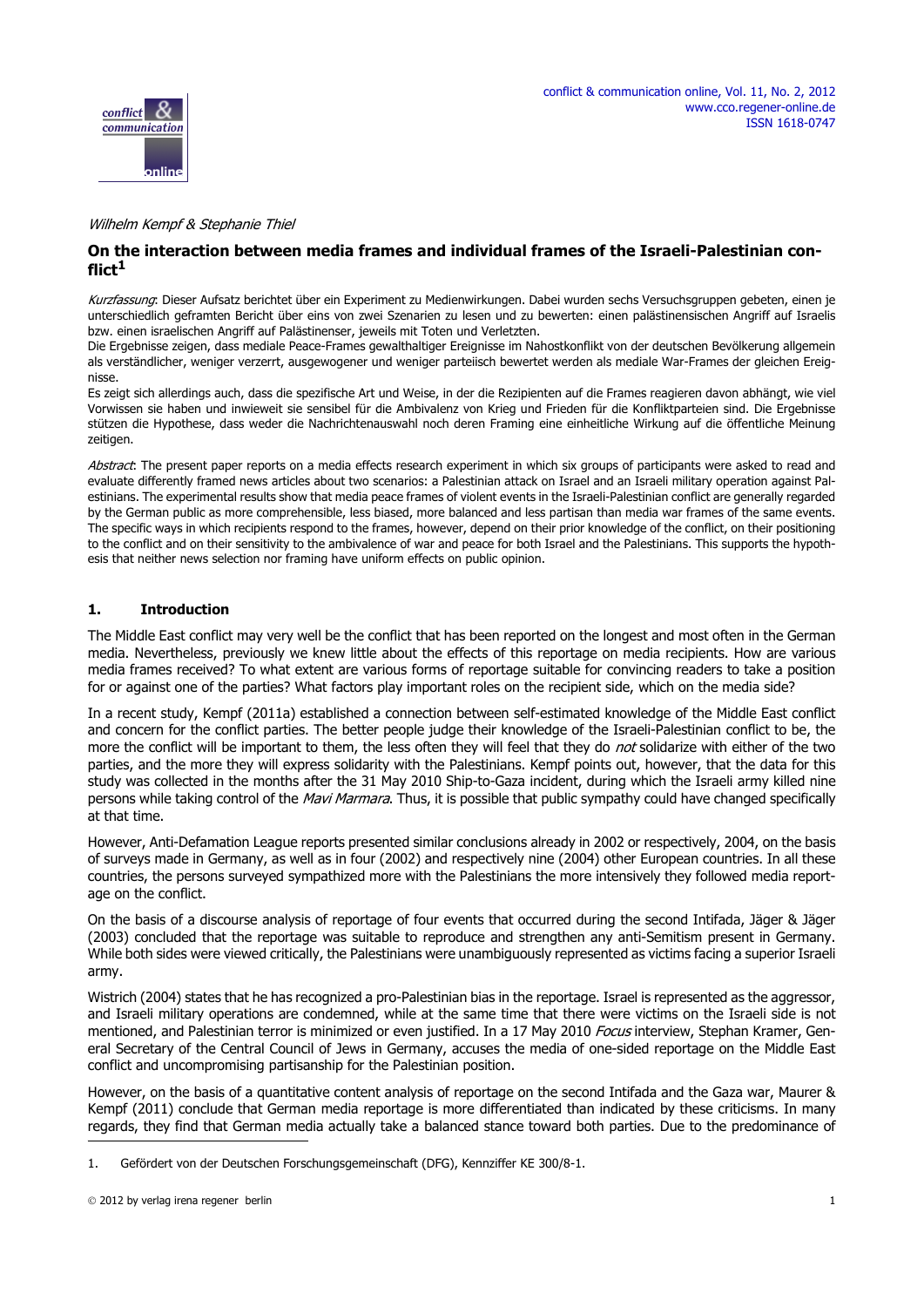negative news reports, both sides appear in a negative light, but this is "counteracted by a certain degree of sympathy for Israel's manner of acting" (Maurer & Kempf, 2011, 19). The media have balanced the shift in focus from Palestinian violence (Second Intifada) to Israeli violence (Gaza war) with increased pro-Israeli reportage (e.g., offering justifications for Israeli actions and representing its position as defensive).

We still do not know much about what influence this conflict reportage has on the recipients' opinion formation and partisanship. Maurer & Kempf even suspect that precisely this pro-Israeli reportage can offer openings for traditional anti-Semitic prejudices.

Building on earlier studies of the modes of reception of peace journalism versus war journalism (Annabring et al., 2005; Bläsi et al., 2005; Kempf, 2005; Möckel, 2007; Schäfer, 2006; Spohrs, 2006), we made an experimental study of the cognitive processing of the representation, condemnation and/or justification of Israeli and Palestinian violence in the media. This study's goals were, on the one side, to acquire information on how recipients respond to different media frames, and, on the other, to determine how media frames influence recipients' conflict perceptions and their potential partisanship. This paper reports on the findings concerning the first of these two aspects of the experiment.

## **2. Theory**

According to the current state of media effects research, media contribute to the social construction of reality, for one thing, by introducing specific topics into public discourse (agenda setting) and, for another, by the way they treat these topics (framing).

Agenda-setting theory was developed by McCombs & Shaw in 1972 and attributes the influence of the media to decisions about what stories are newsworthy and what importance and how much space should be assigned to them. Among others, negativism, personalization and elite orientations are regarded as important news factors that make events worth reporting (Eilders, 1997). But at the same time, they already form a cognitive frame in which an image of reality arises that divides the world into elite and peripheral countries – and at the same time into good and evil (Galtung, 2002). *Simplicity* is another news factor that is no less fateful. The widespread belief among journalists and media producers in the necessity of simplification literally makes a norm of the black-and-white stereotypes promulgated by polarizing "we against them" journalism.

The concept of *framing* was originally introduced by Goffman in 1974. According to Entman (1993, 52), this means "to select some aspects of a perceived reality and make them more salient in a communicating text, in such a way as to promote a particular problem definition, causal interpretation, moral evaluation and/or treatment recommendation for the item described' (emphasis in original). Essential is the manner in which information is presented, which aspects are emphasized, which are not dealt with, and in addition, in what category they are presented, what words, concepts, and metaphors are employed, which rhetorical and stylistic means are used, and what narrative form is chosen, etc. (cf. Cappella & Jamieson, 1997, 39). Framing a situation differently can strongly change its appearance.

According to Morton Deutsch (1973), the escalation dynamics of conflicts are decisively influenced by whether a conflict is interpreted as a competitive (win-lose model) or a cooperative process (win-win model). Competitive conflicts have a tendency to expand and escalate and go together with typical misperceptions that become motors of conflict escalation and – in the long run (Kempf, 2003) – harden into societal beliefs. These beliefs include, among others, the justness of one's cause, one's victim role, the delegitimation of the enemy and the defense of personal and national security through a policy of strength (Bar-Tal, 1998).

In order to work toward a peaceful solution of the Israeli-Palestinian conflict, one must overcome these misperceptions and replace the above-named societal beliefs (war frame) with a different interpretative frame (peace frame). This must acknowledge the justification (of at least some) of the other side's interests, recognize mutual victim roles, end the delegitimation of the opponent and strive to achieve personal and national security through a peaceful solution (Kempf, 2011a).

The media are not inextricably tied to news factors like negativism or simplicity. Using the example of German post-war reportage on France, Jaeger shows that positive and differentiated reportage is possible, if "rapprochement and peace are on the political agenda" (Jaeger, 2009, 136). Thus, news factors can be managed quite flexibly.

Conflict reportage in a de-escalation oriented peace frame is, however, necessarily more complex than simplifying, polarizing and stereotypifying reportage. It avoids black-and-white stereotypes and instead tries to create an understanding of the situations of all participants and to respect their individual rights, aims and needs. The resulting increased complexity does not mean, however, that peace frames are less comprehensible. Prior studies have shown that de-escalation oriented texts are judged to be at least as comprehensible as their escalation-oriented counterparts. As well in regard to other factors, such as the balance of representation and neutrality, peace frames are at least as effective as escalation-oriented war frames (Bläsi et al., 2005; Kempf, 2005; Spohrs, 2006), and in part even better (Möckel, 2007; Schaefer, 2006).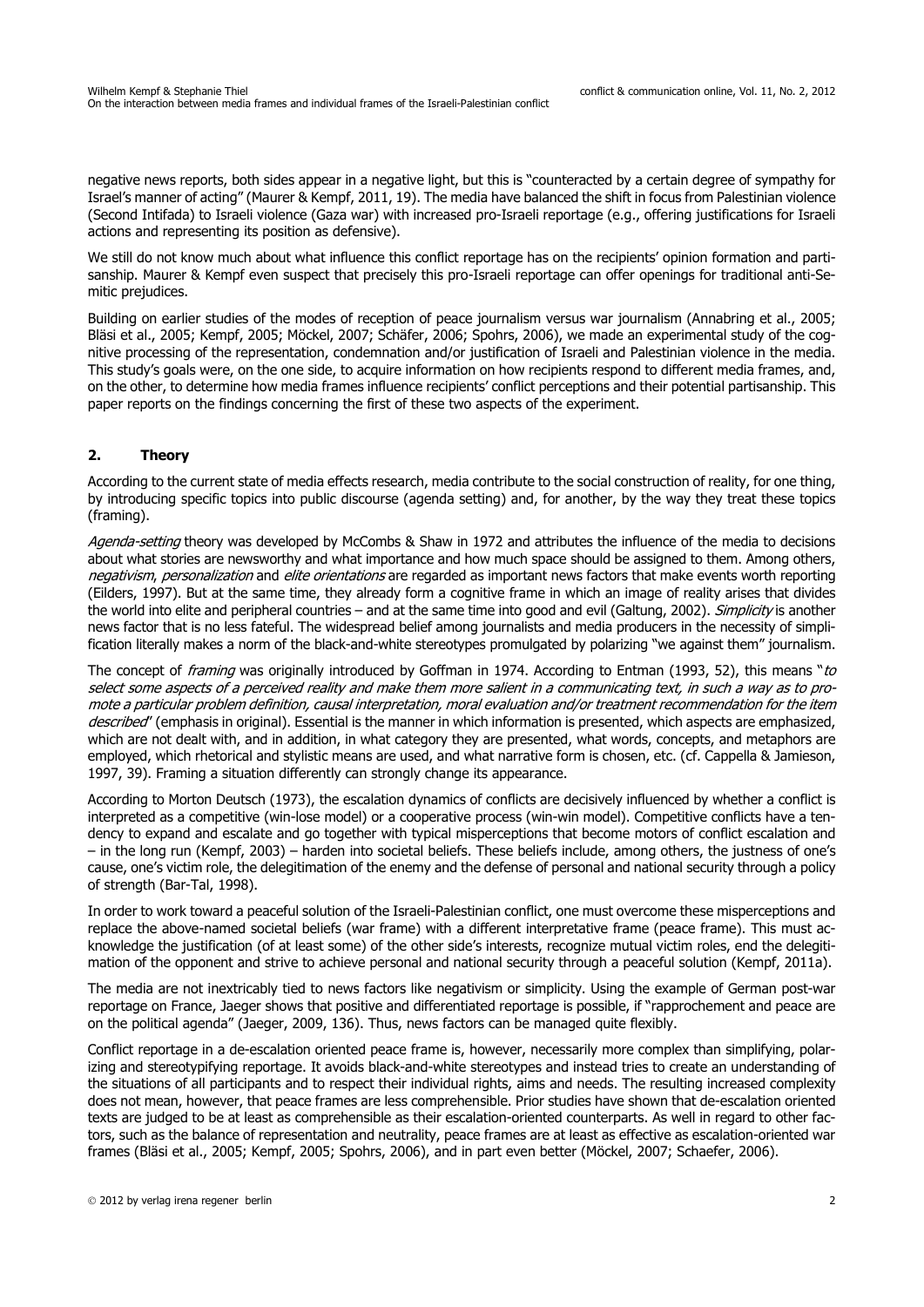However, Möckel (2007) concluded that a peace frame can also be perceived as partisan. She compared evaluations made of two features on a suicide attack in Israel, by means of which Lynch & McGoldrick (2004), in their instructional film "News from the Holy Land," illustrate the difference between war journalism and peace journalism. The escalation-oriented feature expressed a pro-Israeli bias, while the peace-oriented version pointed to the structural conditions that contribute to continuing violence. To be sure, while more than half the subjects evaluated the de-escalation oriented version as impartial, almost a third perceived this version as pro-Palestinian. The author of the study offers two possible explanations: a) the deescalation oriented film could actually be slightly partisan, or b) the evaluation could have been made on the basis of rejecting the usual polarizing, pro-Israeli manner of representation, so that this contrast creates a pro-Palestinian impression.

However, there were also evaluations that considered the de-escalation oriented film to be pro-Israeli. This points to a further possible explanation, namely that it is not the frame alone that determines what picture recipients form of a conflict and its parties, but rather that recipients also bring their own preconceptions to the frames presented to them.

The literature on framing effects is relatively heterogeneous (cf., among others, Tuchman, 1978; Entman, 1993; Nelson et al., 1997; Scheufele, 1999; Druckman, 2001a). But even if there is still disagreement on the precise mechanisms, and although conceptual differences make it hard to develop a unified theory (cf., among others, Entman, 1993; Nelson, Oxley & Clawson, 1997), a few major tendencies can nevertheless be identified.

While some authors think the framing effect occurs because frames manipulate the accessibility of information (e.g., Capella & Jamieson, 1997; Sniderman, Brody & Tetlock, 1991), this view has come under criticism in more recent literature (cf. Chong & Druckman, 2007; Druckman, 2001b,c, 2004; Druckman & Nelson, 2003; Nelson 2004; Shen 2004; Shen & Edwards, 2005; Sniderman & Theriault, 2004). In fact, a range of studies (e.g., Brewer, 2001; Druckman, 2001b; Nelson, Clawson & Oxley, 1997) supports the view that the recipient is not a passive receiver, but rather a "final arbiter, who chooses which of the available considerations are relevant and who *decides* how important each consideration should be" (Kinder 2003, 378; emphasis in original). Thus Nelson et al. (Nelson, 2004; Nelson, Clawson & Oxley, 1997; Nelson & Garst, 2005; Nelson & Oxley, 1999; Nelson, Oxley & Clawson, 1997) argue that framing can also exert influence through the accentuation of already available information. Accordingly, various studies indicate that frames are not simply adopted by recipients, but rather evaluated in the light of their presuppositions (Haider-Markel & Joslyn, 2001). In some cases they are rejected if recipients mistrust the information source (Druckman, 2001a,b), if various different frames are offered to them (Sniderman & Theriault, 2004) or if they have an opportunity to discuss the topic with others to whom a different frame has been offered (Druckman & Nelson, 2003). Other studies have demonstrated the influence of education (Hiscox, 2006) and motivation (Chong & Druckman, 2007) on the effectiveness of framing.

Common to all these studies is that they attribute the effects of framing to the *interaction* between information and its framing, on the one side, and specific characteristics of the recipient, on the other. This interactionist conception also underlies the present research, which distinguishes, in agreement with Kinder & Sanders (1996) and Scheufele (1999), between the frames offered by the media (media frames) and the mental models (individual frames) with which recipients interpret a respective topic.

We thereby assume that media frames exert a direct, linear effect only to the extent that they are congruent with the recipients' a priori mental models. If they are not congruent, cognitive dissonance results, and recipients reject the offered frame.

As a consequence of this assumption, which is based on Festinger's dissonance theory (1957) and has proved itself in earlier studies by our working group (Haack, 2007), we can assume that the effects of the framing of reports on Israeli and/or Palestinian use of violence will not be the same for all study participants, but rather will be determined by their a priori positioning with regard to the Israeli-Palestinian conflict.

A further influencing factor – not only for the acceptance of the offered frame (Kempf, 2005), but also for information processing – was found by earlier studies (Sniderman & Bullok, 2004; Kempf, 2008). This is the previous political knowledge of the study participants, whereby the results are not entirely uniform. While some studies find that less well-informed study participants are more strongly influenced by media frames (cf., e.g., Haider-Markel & Jocelyn, 2001, Haack, 2007), others reach the opposite conclusion (e.g., Nelson, Clawson & Oxley, 1997). As Zaller (1992) shows, based on his two-step model of attitude change, these results do not necessarily have to be treated as contradictory. While the reception of information (step 1) is a positive function of previous knowledge, subjects only reject dissonant information (step 2) if they dispose of sufficient previous information to be able to recognize the dissonance. Consequently, the subjects with the greatest previous knowledge are simultaneously those who receive information the earliest and those who let themselves be the least influenced by it. There is thus a curvilinear relationship between previous knowledge and attitude change: Subjects with average previous knowledge let themselves be the most strongly influenced. This is because they are more likely to receive information than those with little previous knowledge, and because they are more likely to let themselves be convinced by it than subjects with greater previous knowledge.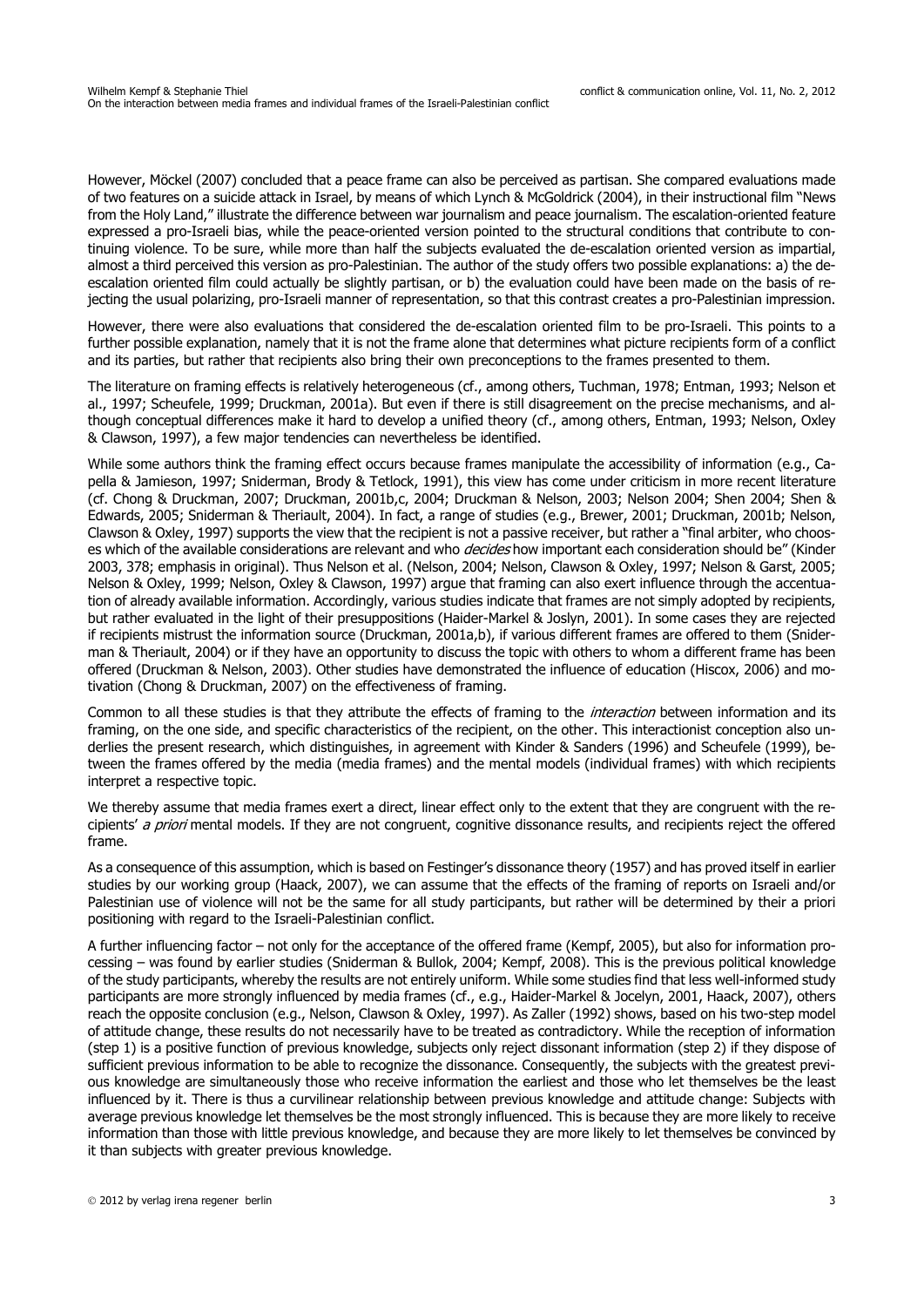Kempf (2008) reaches a similar conclusion, as he regards media effects to work by integrating new information into recipients' already existing mental models. A precondition for such integration and thereby modification of the a priori existing model is that subjects must first have formed such a model, which requires a certain minimum of previous knowledge. Moreover, Kempf understands the effect of framing as the activation of alternative models, whereby he assumes that alternative models are less available, the more strongly the respective model is based on knowledge and the more it is emotionally anchored.

According to Kempf (2011b), the mental models according to which recipients interpret the Middle East conflict not only represent cognitive patterns, but also have emotional dimensions – and indeed in an ambivalent way because both frames (war and peace frames) promise security, yet simultaneously also create insecurity. The war frame offers security because familiar, tried-and-true action patterns can be continued, but it also creates insecurity, because it poses the threat of continued antagonism and violence. The peace frame also offers security, because it promises an end to violence, but at the same time creates insecurity, because new behavioral patterns must be adopted whose efficacy is still unknown.

Accordingly, we assume that the effects of media frames of the Israeli-Palestinian conflict will depend not only (1) on the recipients' previous knowledge of the conflict, but also (2) on the way they position themselves to the conflict, and (3) on the extent to which they recognize the *ambivalence* of the media-offered frame.

# **3. Method**

In order to test these hypotheses, we designed an experiment in which participants in six experimental groups were asked to read differently framed reports on either Israeli or Palestinian violence.

## **3.1 Procedure**

During a pre-test, participants filled out a questionnaire which encompassed (1) socio-economic data, (2) participants' human rights orientations and pacifistic attitudes, (3) their concern about the Israeli-Palestinian conflict, (4) their knowledge of the conflict, (5) their sensitivity to the emotional ambivalence of war and peace, and (6) the way they position themselves to the conflict.

After filling out the pretest questionnaire, participants read a news article that reported about either an April 2006 Palestinian suicide attack in Tel Aviv, or an Israeli military operation in the Gaza Strip at the end of February/beginning of March 2008. Using original material from the German quality press, and based on Kempf's (2003) model of escalation vs. deescalation oriented conflict coverage, each of these scenarios was framed either (1) according to an escalation oriented pro-Israeli war frame which condemns Palestinian violence and/or justifies Israeli violence, (2) according to an escalation oriented pro-Palestinian war frame which condemns Israeli violence and/or justifies Palestinian violence, or (3) according to a de-escalation oriented peace frame which focuses on the burdens of war for both parties (cf. Table 1). Each article was accompanied by a picture underlining the central statement.

|                            |                        |                                                                  | <b>Scenario</b>                                                                        |  |  |  |
|----------------------------|------------------------|------------------------------------------------------------------|----------------------------------------------------------------------------------------|--|--|--|
| Frame                      | Partisanship           | Palestinian terror attack/Israeli victims                        | Israeli military operation/Palestinien, victims                                        |  |  |  |
| <b>War Frame</b>           | <b>Pro-Israeli</b>     | l"Suicide Attack: Terror Shakes Tel Aviv"                        | "Offensive in Gaza: Israel Cracks Down on Con-<br>stant Fire by Militant Palestinians" |  |  |  |
|                            | <b>Pro-Palestinian</b> | l"Suicide Attack in Tel Aviv: Israel Announces Re-<br>taliation" | l "Gaza: Israel Kills Dozens of Palestinians: Peace<br>Talks Canceled"                 |  |  |  |
| <b>Peace Frame Neutral</b> |                        | l"Suicide Attack Shakes Tel Aviv"                                | "Gaza Strip: Dozens of Dead and Injured in Bat-<br>tles"                               |  |  |  |

Table 1: Scenarios, frames and partisanship of the news articles

After reading an article, participants were asked (1) to write an essay on their own view of the events reported in the article, (2) to evaluate the article on a 15-item text assessment scale and (3) to fill out a questionnaire including scales on anti-Semitic, anti-Zionistic, anti-Palestinian and anti-Islamic attitudes.

# **3.2 Pretest**

The participants' human rights orientation was measured with an 8-item scale that encompasses the human rights principles of (1) right to life and physical integrity, (2) right to the inviolability of dignity, (3) right of self-determination of peoples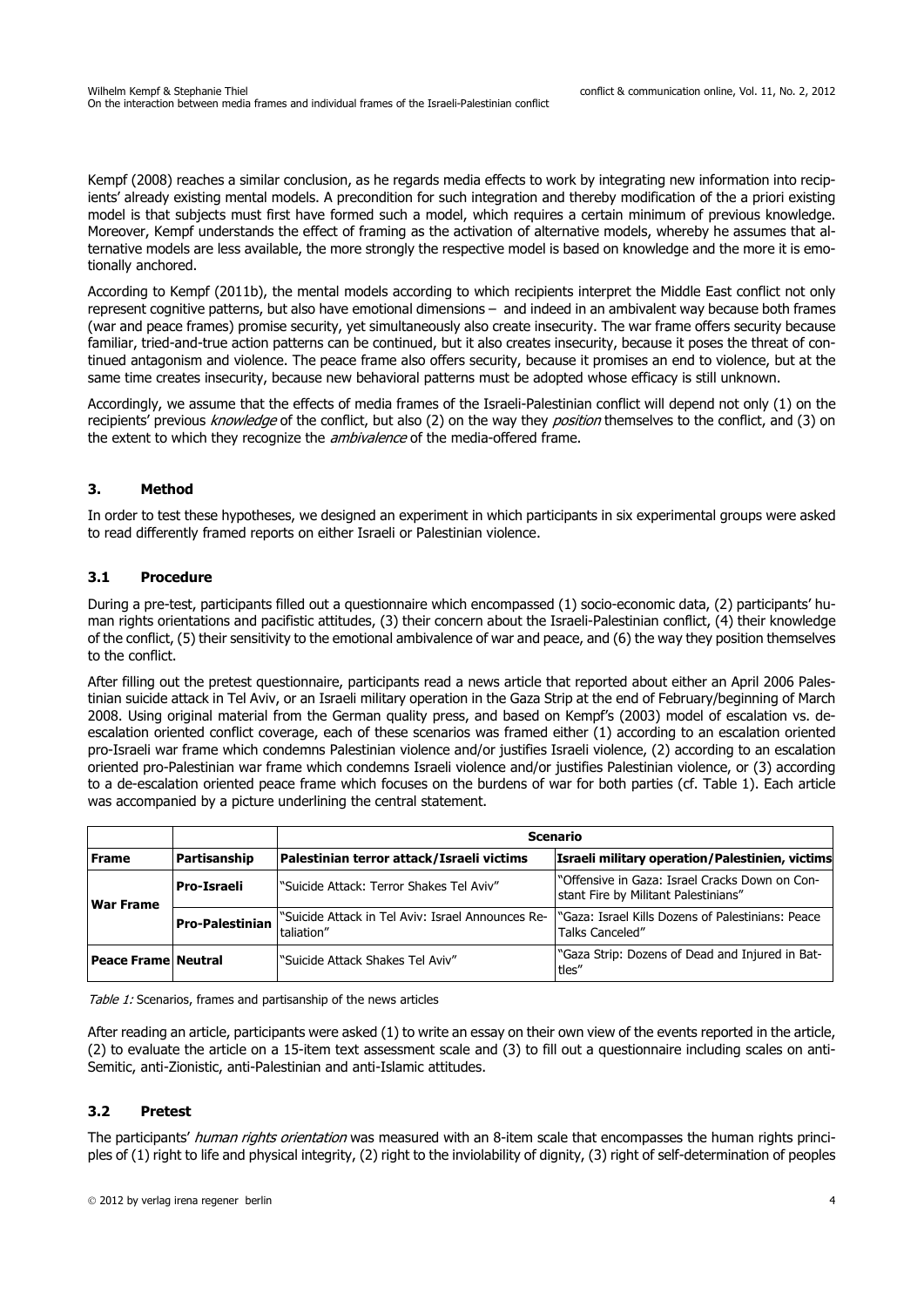and (4) protection of minorities along the two dimensions of (a) justifiability of human rights restrictions during crises and/ or for purposes of (national) self-defense, and (b) imperative to defend the victims of human rights violations (cf. Kempf, forthcoming). Pacifistic attitudes were measured by means of the 6-item version of the Cohrs et al. (2002) PacifismScale. Concern about the Israeli-Palestinian conflict, sensitivity to the ambivalence of war and peace and the participants' positionina to the conflict were assessed using questionnaires from Kempf (2011a, b). To measure participants' knowledge of the conflict, we designed a knowledge test, which is documented in Appendix 1.

## **3.3 Treatment**

Each experimental group read one of six news articles that differed with respect to the scenario portrayed and the way it was framed. The procedure used in the construction of the texts is documented in detail in Thiel (2011).

The goal of the text construction was to produce articles similar in style and qualitatively comparable to those in the German quality press. For one thing, the escalation orientation of the war frames had to be equally strong, independently of the scenario and partisanship, and for another, the (neutral) peace frames had to be equally strongly de-escalation oriented. Moreover, the articles had to be equally attractive to the participants.

In order to achieve this goal, the articles were composed of original quotations taken from the German quality press. We made a content analysis in accord with Kempf's (2003) escalation-de-escalation scheme and where necessary adjusted the texts to ensure their comparability. We analyzed the pictures using criteria such as motif, composition, emotional content, etc. A short description of the resulting texts is included in Appendix 2.

A concluding content analysis of the articles and their empirical evaluation by means of the text evaluation scale used in the post-test showed that we largely accomplished our construction aims (cf. Thiel, 2011). We achieved the desired comparability of the frames in regard to their escalation versus de-escalation orientation, and the texts do not differ in regard to their evaluation by the participants. Although they could hardly present any new aspects and were rather not able to stimulate interest in further information, they were rated as altogether reasonably informative, interesting and not boring, and the participants found them reasonably credible, comprehensible and well-balanced.

### **3.4 Posttest**

The participants' *evaluations of the articles* were measured with a slightly modified version of the Bläsi et al. (2005) text assessment scale. The instructions for participants' essays read as follows:

Now please try to describe the events you have just read about and their background from your own viewpoint. Take into account thereby especially the aspects of this conflict that appear important to you. If there is not enough space, you can continue writing on the next page.

The resulting essays were analyzed by applying quantitative content analysis and Latent-Class-Analyses. The results will be published in a forthcoming paper.

Anti-Semitic, anti-Zionistic, anti-Palestinian and anti-Islamic attitudes were measured using the homogeneous scales MA1 (Manifest anti-Semitism: Dislike of Jews), SA1 (Secondary anti-Semitism: Closing the books on the past), LA (Latent anti-Semitism), IA1 (Generalizing criticism of Israel), AP (Devaluation of Palestinians) and IK (Demonizing Islam) by Kempf et al. (forthcoming), and an additional item that relates Muslims to terrorism.

### **3.5 Sample**

A total of N=394 participants were randomly assigned to the six experimental groups. About half of the data (51.3%) were collected in Thuringia (former GDR), the other half (48.7%) in Baden-Wuerttemberg (former FRG). The participants' ages ranged from 13 to 89 years (M=41.01 and SD=17.03); 50.3% of the participants were female, 49.7% male; 21.6% of the participants were Protestants, 21.1% were Catholics, 4.3% belonged to other Christian denominations; 2.8% were Muslims, 1% belonged to some other religion, and 48.7% professed to no religion. The general educational level of the sample was higher than the overall average of the German population.

The experimental groups differed neither with respect to the location of data collection ( $\chi^2$  = 0.544. df = 5, p = 0.990), nor with respect to participants' age (F<sub>71,322</sub> = 0,932, p = 0.631), gender ( $\chi^2$ =.686, df=5, p = 0.984), religious affiliation  $(x^2 = 14.691$ , df = 25, p = 0.948) and educational level  $(x^2 = 12.931$ , df = 20, p = 0.880), nor with respect to any of the pretest scales for the assessment of the participants' human rights orientation ( $\chi^2$  = 20.069, df = 20, p = 0.454), pacifistic attitudes (F<sub>5,388</sub> = 1.314, p = 0.257), concern about the Israeli-Palestinian conflict (χ<sup>2</sup> = 8.498, df = 15, p = 0.902), knowledge about the conflict (F<sub>5,388</sub> = 1.467, p = 0.200), ambivalence of war and peace ( $\chi^2$  = 7.435, df = 15, p = 0.944), and positioning to the conflict  $(\chi^2 = 9.107)$ , df = 15, p = 0.872).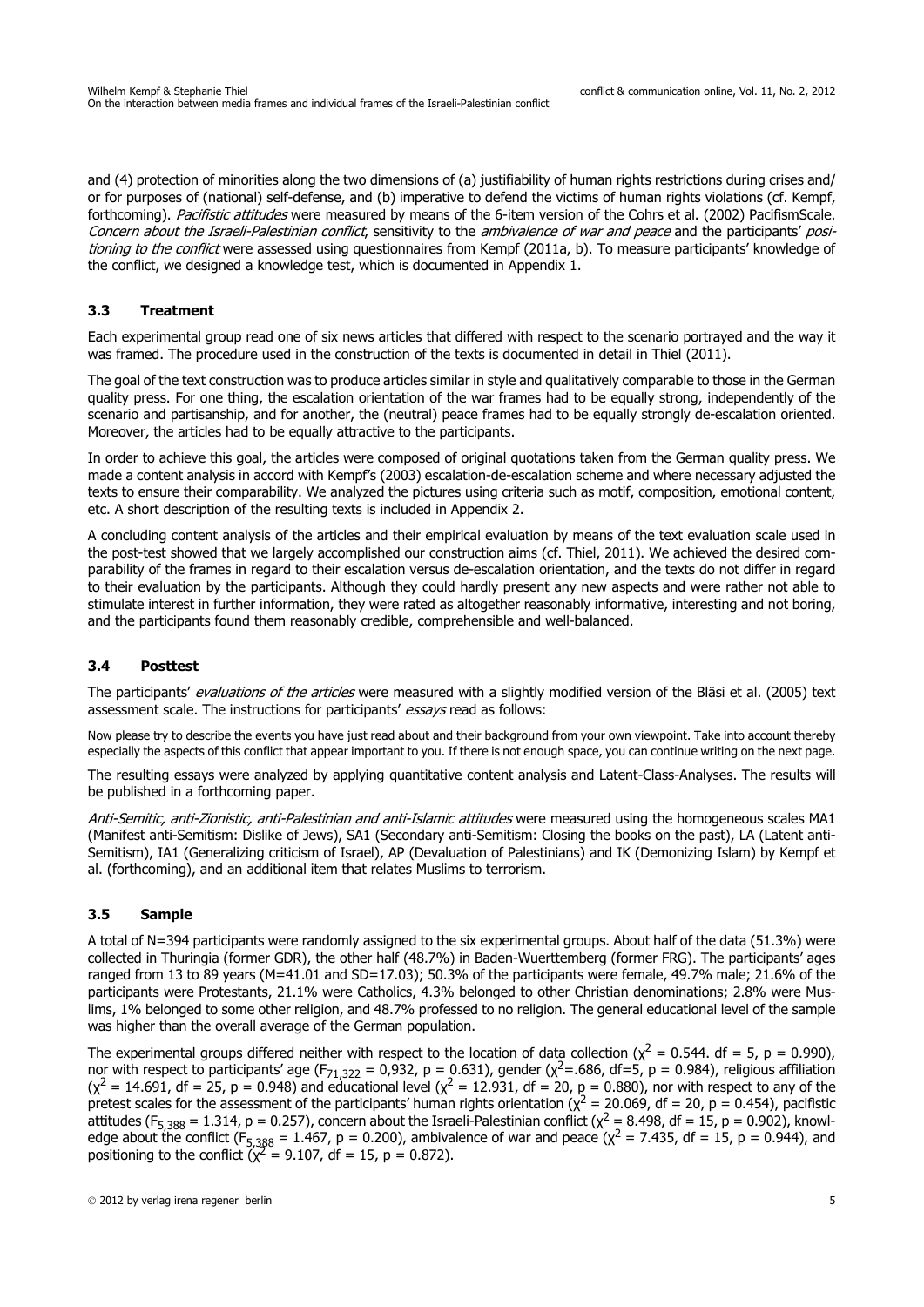### **3.6 Hypotheses and data analysis**

The data analysis employed one-way and two-way ANOVAs and proceeded in seven steps, for which the participants were classified into four knowledge groups (Q1, Q2, Q3 and Q4), four positioning groups (Non POSI, POSI Peace, POSI Palest and POSI Israel) and four ambivalence groups (NP, SP, AB and IS).

The classification of the participants according to their prior knowledge of the conflict was based on the knowledge scale and grouped them along the quartiles of the score distribution within the experimental sample.

The classification of the participants with respect to their positioning to the conflict was based on a LatentClassAnalysis of their response patterns on the positioning scale (cf. Kempf, 2011b) and grouped them into participants who were not sufficiently familiar with the conflict and unable to form an opinion about it (Non POSI)<sup>1</sup>, participants who interpreted the conflict according to a peace frame (POSI Peace)<sup>2</sup>, participants who interpreted it according to a pro-Israeli war frame (PO-SI Israel) and a group of participants who interpreted it either according to a pro-Palestinian war frame or according to a pro-Palestinian frame which is right on the edge of a war frame (POSI Palest).

The classification of the participants with respect to their sensitivity to the ambivalence of war and peace was based on a Latent-ClassAnalysis of their response patterns on the ambivalence scale (cf. Kempf, 2011b) and grouped them into naïve pacifists (NP), who interpreted the conflict according to the simple pattern "peace is good, war is evil," skeptical pacifists (SP), who favored peace as well, but were uncertain about whether it could offer Israel security or whether war was really so threatening for the Palestinians, participants who recognized the ambivalence of peace for both sides (AB), and participants who were sensitive to Israel's security dilemma and/or agreed that the perpetuation of the status quo is bad for the Palestinians, while – in contrast – for Israel it is to be sure ambivalent, but still the lesser evil (IS).

Hypothesis 1: As a first step, we tested whether prior findings on audience preferences for peace journalism also hold in the case of the Israeli-Palestinian conflict. Although a peace frame disregards the news factor of simplicity, it is more person-oriented than a war frame and should therefore be more comprehensible (H1.1). Although it deviates from mainstream coverage, readers should view it as quality journalism that is less biased (H1.2), better balanced (H1.3), and less partisan than a war frame (H1.4).

Hypothesis 2: As a second step we studied the effects of the participants' prior knowledge of the conflict. The better the participants' knowledge of the conflict, the more they should already know about the reported events (H2.1). Since participants with too little knowledge can absorb, process and classify the information in the articles only to a limited extent, they will judge the articles as less comprehensible (H2.2) and less informative (H2.3). Moreover, they should recognize fewer new aspects in the articles (H2.4), and the articles should stimulate less interest in them for further information (H2.5). On the other hand, for participants whose knowledge is very good, the articles will (objectively) bring only a few new aspects into play (H2.4) and, therefore, they can also be expected to have less interest in further information (of this kind), with which they are already quite familiar (H2.5).

Hypothesis 3: As a third step, we analyzed the relationship between the participants' positioning to the conflict and their (objective) knowledge (H3.1) of it, on the one hand, and the (subjective) self-estimation of their knowledge, on the other (H3.2). Since the results of a recent survey (cf. Kempf, 2011a) revealed that both pressure to take a position and the tendency to take a position in favor of the Palestinians increased with the participants' subjective knowledge of the conflict, we expected that this would also hold for their objective knowledge.

Hypothesis 4: As a fourth step, we analyzed the effects of the participants' positioning on their assessment of the reported events as already known (H4.1) and of the articles as comprehensible (H4.2), informative (H4.3), bringing new aspects into play (H4.4) and stimulating interest in further information (H4.5). Due to the correlation between knowledge and positioning, we expected effects that are analogous to those in Hypothesis 2.

Hypothesis 5: As a fifth step, we investigated the effects of participants' positioning to the conflict on their evaluation of the various frames. Our assumption was that media frames incompatible with participants' positioning will be rejected as less comprehensible (H5.1), more biased (H5.2), and partisan (H5.3) for the opposing party (H5.4).

Hypothesis 6: As a sixth step, we analyzed the effects of participants' positioning on their evaluation of the partisanship of two scenarios (H6.1). Our assumption was that participants will be sensitive to the typical use of reports about violence and victims for propaganda purposes (cf. Herman & Chomsky, 1988). Accordingly, the more they position themselves in favor of one side, the more they should regard reports about this side's violence as partisan for the opponent.

<sup>1.</sup> These participants neither agree nor disagree with the statements in the items, or they mainly respond in the "Don't know" category. and/or they mainly do not respond to the items at all.

<sup>2.</sup> These participants are not completely neutral, however, but display either sympathy for Israel or for the Palestinians and/or put the blame on Israel.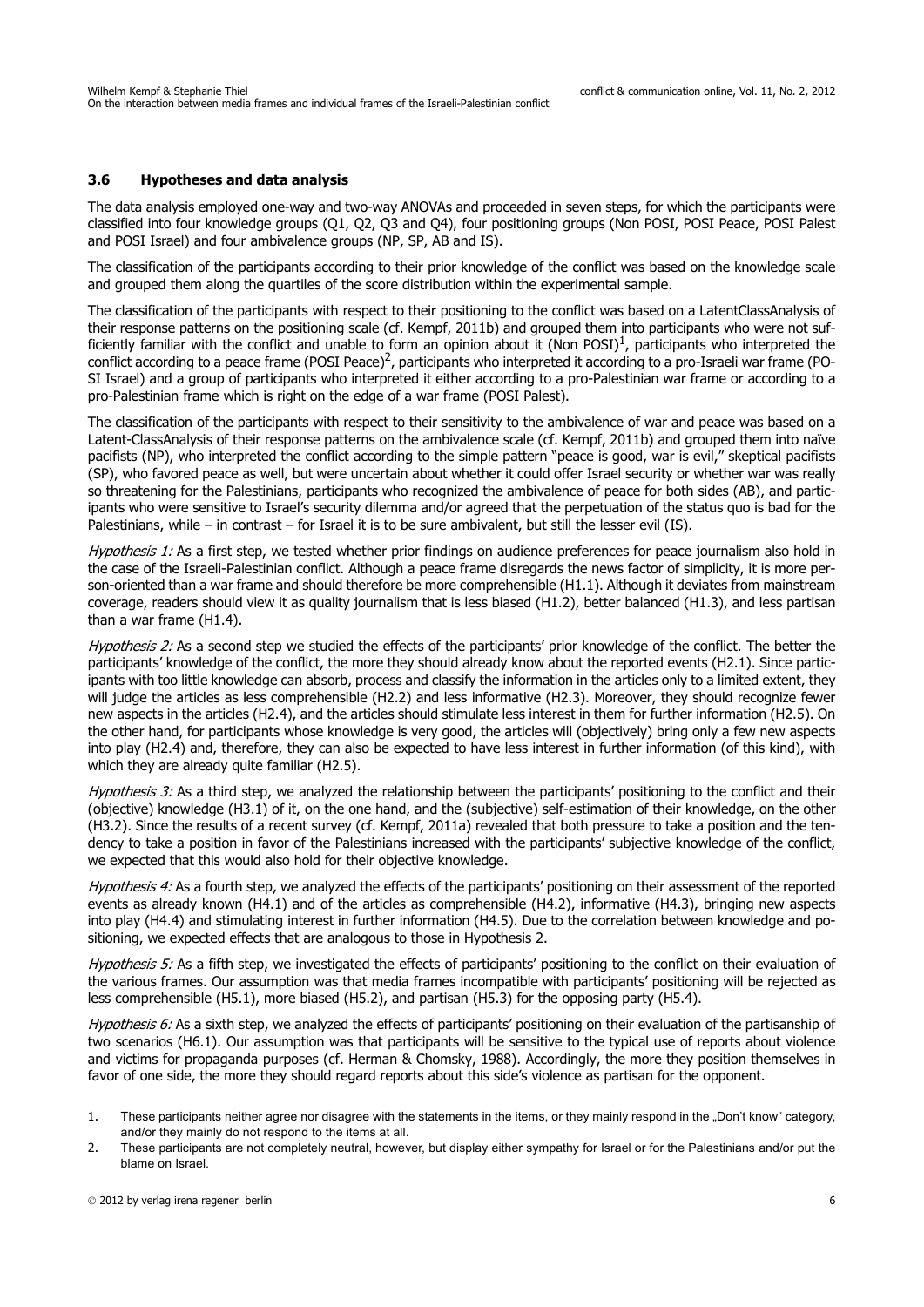Hypothesis 7: As a seventh step, we analyzed the effects of participants' sensitivity to the ambivalence of war and peace on their evaluation of the articles as comprehensible (H7.1), biased (H7.2), and partisan (H7.3) for the opposing party (H7.4). Our assumption was that both naïve pacifists and skeptical pacifists would evaluate the peace frames as more comprehensible, less biased and less partisan than the war frames. For participants who recognize the Israeli security dilemma and/or regard the status quo as the lesser evil for Israel, we assumed that they would prefer the pro-Israeli war frame as more comprehensible, less biased and less partisan than the pro-Palestinian war frame. Due to reservations about a peaceful resolution of the conflict, they should also regard the peace frames as somewhat partial for the Palestinians. For participants who are sensitive to both parties' ambivalence we had no a priori prognosis.

Hypothesis 8: As a last step we analyzed the effects of participants' sensitivity to the ambivalence of war and peace on their evaluation of the partisanship of the two scenarios (H8.1). Our assumption was that participants who were sensitive to both parties' ambivalence would also be most sensitive to the propaganda function of both scenarios. Accordingly, they should regard both scenarios as strongly partisan for the victim side. Regarding skeptical pacifists, we expected that they would be equally sensitive to the propaganda function of both scenarios as well, but to a lesser degree. Regarding naïve pacifists, we expected that they would display some sympathy for the Palestinian cause and, therefore, be particularly sensitive to the propaganda function of reports about Palestinian violence. And regarding participants who recognized the Israeli security dilemma and/or regarded the status quo as the lesser evil for Israel, we expected that they would not be sensitive to the propaganda function of reports about Palestinian violence.

# **4. Results**

While most of our hypotheses were supported by the data, some were refuted or were only partially supported and suggested further hypotheses.

Hypothesis 1 was supported (cf. Table 2). Media peace frames were evaluated as *more comprehensible* (H1.1: Peace Frame > War Frames), less biased (H1.2: Peace Frame < War Frames), more balanced (H1.3: Peace Frame > War Frames) and more impartial than the media war frames (H1.4: Peace Frame > War Frames).

|                      |               | <b>Mean Scores within</b> |              | <b>Significance</b> |        |         |  |
|----------------------|---------------|---------------------------|--------------|---------------------|--------|---------|--|
|                      | War Frame pro |                           | Peace        |                     |        |         |  |
|                      | <b>Israel</b> | Palest.                   | <b>Frame</b> | F                   | df     | p       |  |
| H1.1: comprehensible | 3,98          | 3,85                      | 4,23         | 4,947               | 2,357  | 0,008   |  |
| H1.2: biased         | 2,92          | 2,73                      | 2,37         | 8,561               | 2,327  | < 0.001 |  |
| H1.3: well-balanced  | 3,16          | 3,09                      | 3,42         | 3,301               | 2, 343 | 0,038   |  |
| H1.4: impartial      | 2,87<br>2,79  |                           | 3,48         | 13,491              | 2,350  | < 0.001 |  |

Table 2: Main effect of the media frames on the evaluation of the articles as comprehensible, biased, well-balanced and impartial.

Hypothesis 2 was also mostly supported (cf. Table 3). The better the participants' knowledge of the conflict was, the more they regarded the reported events as *already known* (H2.1:  $Q1 < Q2 < Q3 < Q4$ ). Participants whose knowledge of the conflict was very limited judged the articles as less comprehensible (H2.2:  $Q1 < Q2 \sim Q3 \sim Q4$ ) and (however by trend only) as *less informative* (H2.3: Q1 < Q2 ~ Q3 ~ Q4; not significant). Both participants with little knowledge and participants with good knowledge of the conflict saw *fewer new aspects* in the articles (H2.4: Q1 < Q2 ~ Q3 > Q4), and the articles stimulated less interest in further information for them than they did for participants with medium knowledge (H2.5:  $Q1 < Q2 \sim Q3 > Q4$ ).

|                         |      |                | <b>Mean Scores within</b> | <b>Significance</b> |       |       |         |
|-------------------------|------|----------------|---------------------------|---------------------|-------|-------|---------|
|                         | 01   | Q <sub>2</sub> | Q3                        | Q4                  |       | df    | р       |
| H2.1 already known      | 2,49 | 2.75           | 2.96                      | 3,17                | 9,554 | 3,383 | < 0.001 |
| H2.2 comprehensible     | 3,73 | 4.08           | 4.16                      | 4,13                | 4,409 | 3,356 | 0,005   |
| <b>H2.3 informative</b> | 3,69 | 3,85           | 3,89                      | 3,90                | 0,936 | 3,364 | 0,423   |
| H2.4 new aspects        | 1,43 | 1,59           | 1,52                      | 1,28                | 3,625 | 3,382 | 0,013   |
| <b>H2.5 interest</b>    | 1,63 | 1,85           | 1,96                      | 1,80                | 3,321 | 3,381 | 0,020   |

Table 3: Main effects of the participants' knowledge of the conflict on the evaluation of the reported events as already known, and the articles as comprehensible, informative, bringing new aspects into play and stimulating interest in further information. Q1-Q4 = Knowledge groups (quartiles).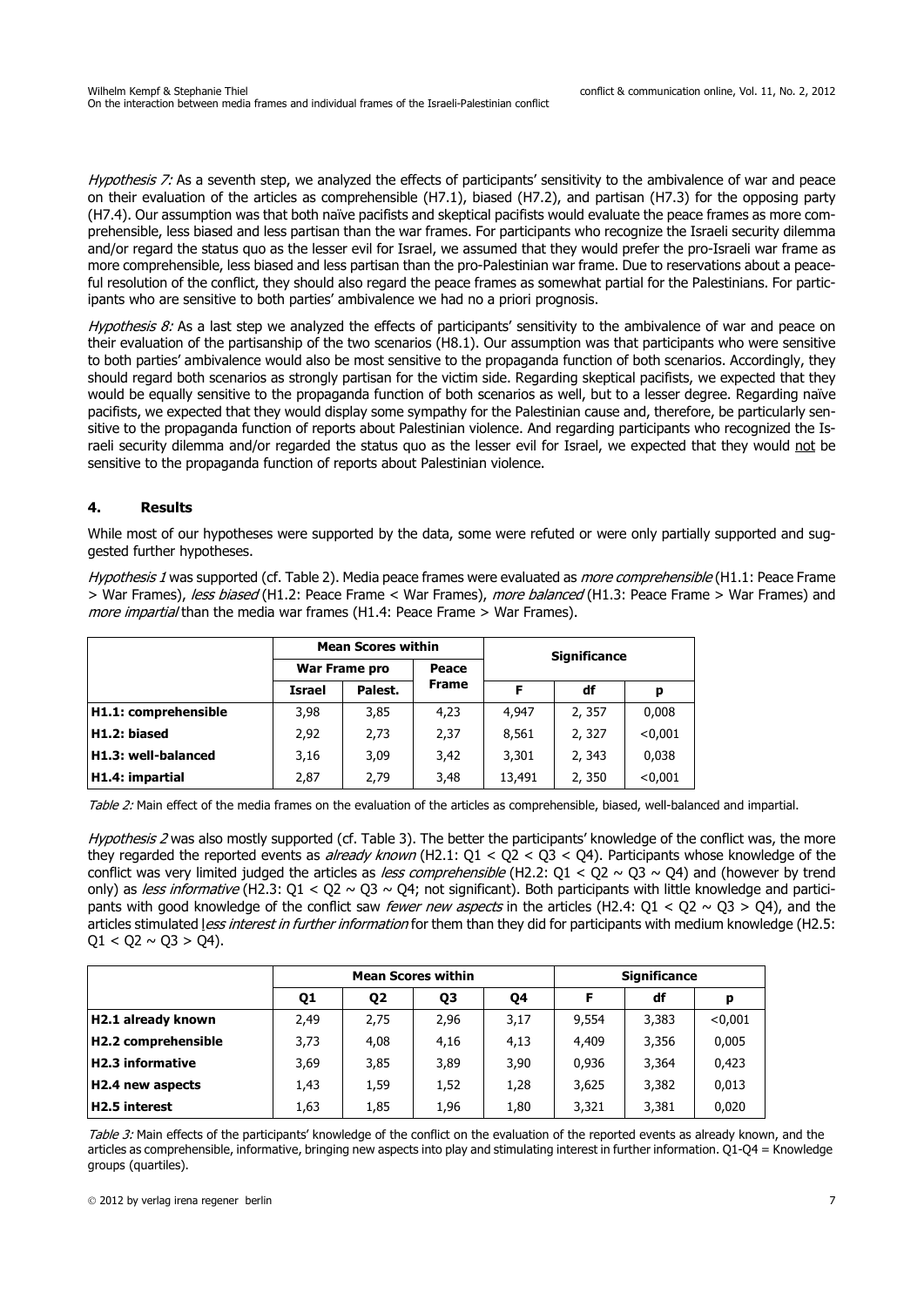Hypothesis 3 was partially refuted (cf. Table 4). Not fully supported was our assumption that participants' objective knowledge of the conflict should be greater the more they take a position and the more they position themselves in favor of the Palestinians (H3.1: Non POSI < POSI Peace < POSI Israel < POSI Palest).

Contrary to our expectations, participants who positioned themselves in favor of Israel (POSI Israel) had more knowledge of the conflict than ones who positioned themselves in favor of the Palestinians (POSI Palest) (H3.1\*: Non POSI < POSI Peace < POSI Palest < POSI Israel). If we take into account that the POSI Palest group consisted only in part of pro-Palestinian hard-liners who positioned themselves according to a clear-cut war frame, this means that the participants' conflict knowledge was greater the more clearly they positioned themselves in favor one of the two parties.

This linkage between knowledge and positioning presumably does not act just in one direction, but is rather more to be understood as mutual: The more the participants knew about the conflict, the greater was the positioning pressure; and the more clearly they positioned themselves in favor of one of the two parties, the better they informed themselves about the conflict.

At the same time, this result is also a reason for assuming either that those who positioned themselves in favor of the Palestinians overestimated their knowledge or that those who positioned themselves in favor of Israel underestimated it. In this case, the relationship POSI Palest < POSI Israel should likewise not hold for the participants' subjective knowledge. Our data confirmed this assumption (H3.2: Non POSI < POSI Peace < POSI Palest = POSI Israel).

|                             |             |             | <b>Mean Scores within</b> | <b>Significance</b> |        |       |         |
|-----------------------------|-------------|-------------|---------------------------|---------------------|--------|-------|---------|
|                             | Non         | <b>POSI</b> | <b>POSI</b>               | <b>POSI</b>         |        |       |         |
|                             | <b>POSI</b> | Peace       | <b>Israel</b>             | <b>Palest</b>       |        | df    |         |
| H3.1 Knowledge scale        | 4,32        | 6.46        | 11.71                     | 10.63               | 23,419 | 3,390 | < 0.001 |
| <b>H3.2 Self estimation</b> | 2,13        | 2,43        | 3.09                      | 3.09                | 24,012 | 3,384 | < 0.001 |

Table 4: Main effects of the participants' positioning to the conflict on their objective and self-estimated knowledge of the conflict.

Hypothesis 4 was also partially confirmed (cf. Table 5). Due to the correlation between knowledge and positioning (see H3.1\*), we expected effects analogous to those in hypotheses H2.1 – H2.5.

For the evaluation of the reported events as *already known*, this assumption was confirmed. The more they took a position, and the more they positioned themselves in favor of Israel, the more participants regarded the reported events as already known (H4.1: Non POSI < POSI Peace < POSI Palest < POSI Israel).

For the evaluation of the articles as *comprehensible*, however, our assumption (H4.2: Non POSI < POSI Peace  $\sim$  POSI Palest ~ POSI Israel) was not confirmed. Participants who took a position according to a pro-Palestinian war frame (or right on the edge of one) regarded the articles as more comprehensible than the ones who positioned themselves according to a peace frame or according to a pro-Israeli war frame (H4.2\*: Non POSI < POSI Peace < POSI Palest > POSI Israel).

Taking into account that the POSI Palest group consisted only in part of pro-Palestinian hard-liners who positioned themselves in accord with a clear-cut war frame, this can be explained in that the devaluation of an article as incomprehensible could be due not just to the participants' knowledge, but also to the rejection of information and/or frames that are incompatible with their individual frames (see H5.1 which was confirmed by trend only, however).

For the evaluation of the articles as *informative*, our hypothesis was confirmed. Since they had little knowledge of the conflict and were quite unconcerned about it, $<sup>1</sup>$  participants who did not take a position to the conflict regarded the articles as</sup> less informative than those who did. Participants who took a position according to a pro-Israeli war frame, on the other hand, had the best knowledge of the conflict and, therefore, the content of the articles was not as new for them. Accordingly, they also regarded the articles as less informative than the participants who positioned themselves according to a peace frame or according to a pro-Palestinian war frame (or right on the edge of one) (H4.3: Non POSI < POSI Peace  $\sim$ POSI Palest > POSI Israel).

With respect to the question of whether the articles brought new aspects into play, an analogous interrelationship (H4.4: Non POSI < POSI Peace ~ POSI Palest > POSI Israel) could not be confirmed, however. Participants who did not take a position or who positioned themselves according to a peace frame regarded the articles as bringing more new aspects into

<sup>1.</sup> Results of a recent survey had demonstrated that most of the participants who do not take a position to the conflict, also do not feel affected by the conflict and/or attached to either side. They haven't been to Israel or the Palestinian territories before and do not have Israeli or Palestinian friends, acquaintances or relatives. Only very few of them had ever had contact with Israelis or Palestinians (cf. Kempf, 2011a).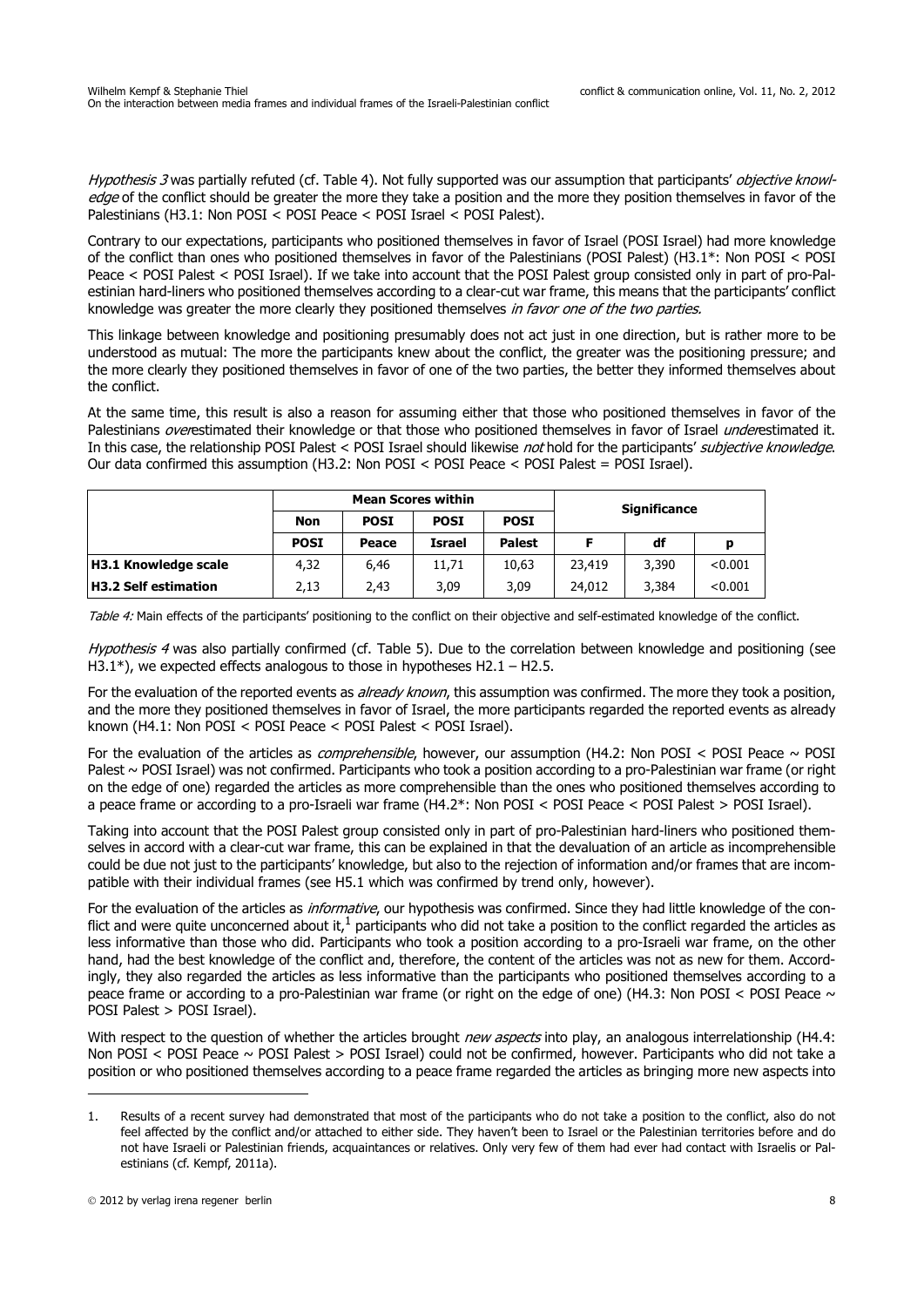play than those who positioned themselves according to a war frame (H4.4\*: Non POSI  $\sim$  POSI Peace > POSI Palest > POSI Israel).

A possible explanation for this may be that the evaluation of an article as bringing  $no$  new aspects into play can be due not only to the participants' prior knowledge about these aspects, but also to the rejection of information and/or frames that are incompatible with the recipients' individual frames.

Since Non POSI is not affected by such a defensive tendency, the difference between Non POSI and POSI Peace disappears, and since the defensive tendency is stronger the more clearly participants position themselves in favor of one of the two parties, POSI Palest reveals fewer new aspects than POSI Peace.

For the evaluation of the articles as stimulating interest in further information, our hypothesis was supported. Since they were less concerned (see H4.3), participants who did not take a position also tended to show less interest in further information than those who did (H4.5: Non POSI < POSI Peace  $\sim$  POSI Palest  $\sim$  POSI Israel).

|                         |                                                         |       | <b>Mean Scores within</b> | <b>Significance</b> |       |       |         |
|-------------------------|---------------------------------------------------------|-------|---------------------------|---------------------|-------|-------|---------|
|                         | <b>POSI</b><br><b>POSI</b><br><b>POSI</b><br><b>Non</b> |       |                           |                     |       |       |         |
|                         | <b>POSI</b>                                             | Peace | <b>Palest</b>             | <b>Israel</b>       | F     | df    | р       |
| H4.1 already known      | 2,31                                                    | 2,80  | 2,97                      | 3,26                | 8,913 | 3,383 | < 0.001 |
| H4.2 comprehensible     | 3,50                                                    | 4,01  | 4,26                      | 3,91                | 7.921 | 3,356 | < 0.001 |
| <b>H4.3 informative</b> | 3,56                                                    | 3,94  | 3,87                      | 3,50                | 2,991 | 3,364 | 0,031   |
| H4.4 new aspects        | 1,56                                                    | 1,55  | 1,35                      | 1,23                | 4,010 | 3,382 | 0,008   |
| <b>H4.5 interest</b>    | 1,53                                                    | 1,86  | 1,84                      | 1,86                | 2,724 | 3,381 | 0.044   |

Table 5: Main effects of the participants' positioning to the conflict on the evaluation of the reported events as already known, and the articles as comprehensible, informative, bringing new aspects into play and stimulating interest in further information.

### Hypothesis 5 was mostly supported (cf. Table 6).

H5.1: Media frames incompatible with participants' individual frames were rejected as less comprehensible, however, by trend only (not significant). Participants who positioned themselves according to a peace frame (POSI Peace) regarded media war frames as less comprehensible. Participants who positioned themselves according to a pro-Palestinian war frame (or right on the edge of one) (POSI Palest) regarded the pro-Israeli media frames as less comprehensible. Participants who positioned themselves according to a pro-Israeli war frame (POSI Israel) regarded the pro-Palestinian media frames as less comprehensible.

H5.2: Media frames incompatible with participants' individual frames were evaluated as *more biased*. Accordingly, participants who positioned themselves according to a peace frame (POSI Peace) regarded the media war frames as more biased. Participants who positioned themselves according to a pro-Palestinian war frame (or right on the edge of one) (POSI Palest) regarded the pro-Israeli media frames as more biased. Participants who positioned themselves according to a pro-Israeli war frame (POSI Israel) regarded the pro-Palestinian media frames as more biased.

H5.3: Media frames incompatible with participants' individual frames were evaluated as less impartial. Accordingly, participants who positioned themselves according to a peace frame (POSI Peace) regarded the media war frames as less impartial than the media peace frames. Participants who positioned themselves according to a pro-Palestinian war frame (or right on the edge of one) (POSI Palest) regarded the pro-Palestinian media frames as more impartial than the pro-Israeli media frames. Participants who positioned themselves according to a pro-Israeli war frame (POSI Israel) regarded the pro-Israeli media frames as more impartial than the pro-Palestinian media frames.

Moreover, the stronger their position was in favor of one party or the other, the more participants also tended to regard media peace frames as partisan. While participants who positioned themselves according to a pro-Palestinian war frame (or right on the edge of one) (POSI Palest) regarded the media peace frames as *more impartial* than the pro-Palestinian media frames, participants who positioned themselves according to a pro-Israeli war frame (POSI Israel) evaluated the media peace frames as *less* impartial than the pro-Israeli media frames.

H5.4: As far as the perceived *direction of partisanship* is concerned, our hypothesis was only in part confirmed: If they evaluated the articles as partisan, participants who positioned themselves according to a peace frame (POSI Peace) regarded the pro-Israeli media frame as partisan for Israel and the pro-Palestinian media frame as partisan for the Palestinians. Participants who positioned themselves according to a pro-Palestinian war frame (or right on the edge of one) (POSI Palest) regarded the pro-Israeli media frame as more partisan for Israel than the pro-Palestinian media frame for the Palestinians.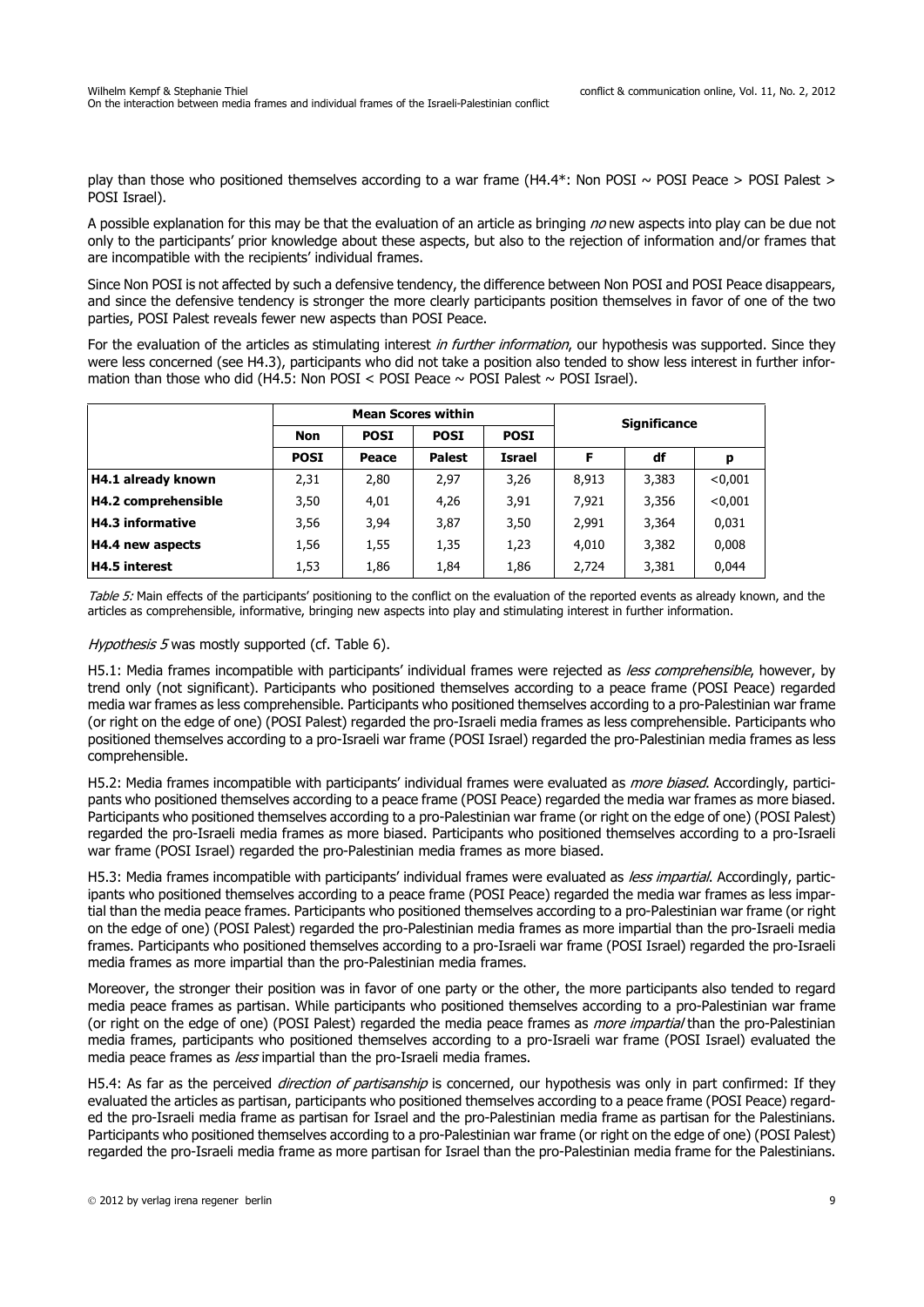If participants who positioned themselves according to a pro-Israeli war frame (POSI Israel) evaluated the articles as partisan, however, they *unequivocally* regarded the pro-Israeli media frame as partisan for Israel. A possible explanation for this may be that these participants were hard-liners who inclined toward black-and-white stereotypes and for whom partisanship for their own party, therefore, did not have a negative connotation.

The assumption that these participants were pro-Israeli hard-liners is also supported by the results with respect to the perceived partisanship of the media peace frames. While participants who positioned themselves according a peace frame (PO-SI Peace) regarded the media peace frames as equally partisan for Israel and/or for the Palestinians, and while participants who positioned themselves according to a pro-Palestinian war frame (or right on the edge of one) (POSI Palest) regarded them as slightly partisan for Israel, participants who positioned themselves according to a pro-Israeli war frame (POSI Israel) regarded them as *totally* partisan for the Palestinians.

|                     |           | <b>Mean Scores within</b> |             |               |             | <b>Significance</b> |       |         |
|---------------------|-----------|---------------------------|-------------|---------------|-------------|---------------------|-------|---------|
|                     |           | <b>Non</b>                | <b>POSI</b> | <b>POSI</b>   | <b>POSI</b> |                     |       |         |
|                     |           | <b>POSI</b>               | Peace       | <b>Palest</b> | Israel      | F                   | df    | р       |
|                     | $WF-I$    | 3,83                      | 3,89        | 4,18          | 3,92        |                     |       |         |
| H5.1 comprehensible | WF-P.     | 3,00                      | 3,85        | 4,27          | 3,78        | 2,904               | 2,348 | 0,056   |
|                     | <b>PF</b> | 3,67                      | 4,33        | 4,31          | 4,00        |                     |       |         |
|                     | $WF-I$    | 2,73                      | 2,98        | 3,08          | 2,56        |                     |       |         |
| H5.2 biased         | WF-P.     | 2,80                      | 2,72        | 2,65          | 2,75        | 4,760               | 2,318 | 0,009   |
|                     | <b>PF</b> | 2,17                      | 2,53        | 2,20          | 2,45        |                     |       |         |
|                     | $WF-I$    | 2,78                      | 2,81        | 2,77          | 3,42        |                     |       |         |
| H5.3 impartial      | WF-P.     | 2,25                      | 2,82        | 2,97          | 2,67        | 7,829               | 2,341 | < 0.001 |
|                     | <b>PF</b> | 3,42                      | 3,51        | 3,65          | 3,00        |                     |       |         |
|                     | $WF-I$    | 1,44                      | 1,21        | 1,13          | 1,00        |                     |       |         |
| H5.4 partisanship   | WF-P.     | 1,75                      | 1,85        | 1,75          | 1,83        | 22,753              | 2,164 | < 0,001 |
|                     | <b>PF</b> | 1,00                      | 1,50        | 1,36          | 2,00        |                     |       |         |

Table 6: Interaction effects between media frames and participants' positioning to the conflict on the evaluation of the articles as comprehensible, informative, impartial and partisan in favor of Israel  $(= 1)$  or the Palestinians  $(= 2)$ . WF-I = pro-Israeli war frame: WF-P = pro-Palestinian war frame; PF = peace frame.

Hypothesis 6 was consistently confirmed (cf. Table 7).

Participants who positioned themselves according to a peace frame (POSI Peace) evaluated articles about the Palestinian attack as slightly partisan for Israel and those about the Israeli military operation as slightly partisan for the Palestinians.

Participants who positioned themselves according to a pro-Palestinian war frame (or right on the edge of one) (POSI Palest) evaluated articles about the Palestinian attack as most partisan for Israel, and those about the Israeli military operation as least partisan for the Palestinians.

Participants who positioned themselves according to a pro-Israeli war frame (POSI Israel) evaluated articles about the Palestinian attack as slightly partisan for Israel, and those about the Israeli military operation as totally partisan for the Palestinians.

|                   |           |                                          |       | <b>Mean Scores within</b> |               | <b>Significance</b> |    |       |
|-------------------|-----------|------------------------------------------|-------|---------------------------|---------------|---------------------|----|-------|
|                   |           | <b>POSI</b><br><b>Non</b><br><b>POSI</b> |       |                           | <b>POSI</b>   |                     |    |       |
|                   |           | <b>POSI</b>                              | Peace | <b>Palest</b>             | <b>Israel</b> |                     | df | D     |
| H6.1 partisanship | <b>PA</b> | 1,40                                     | 1,43  | 1,32                      | 1,44          | 7.364<br>1,168      |    | 0,007 |
|                   | <b>IM</b> | 1,54                                     | 1,56  | 1,52                      | 2,00          |                     |    |       |

Table 7: Interaction effects between the scenario and participants' positioning to the conflict on the evaluation of the articles as partisan in favor of Israel (= 1) or the Palestinians (= 2);  $PA =$  Palestinian attack; IM = Israeli military operation.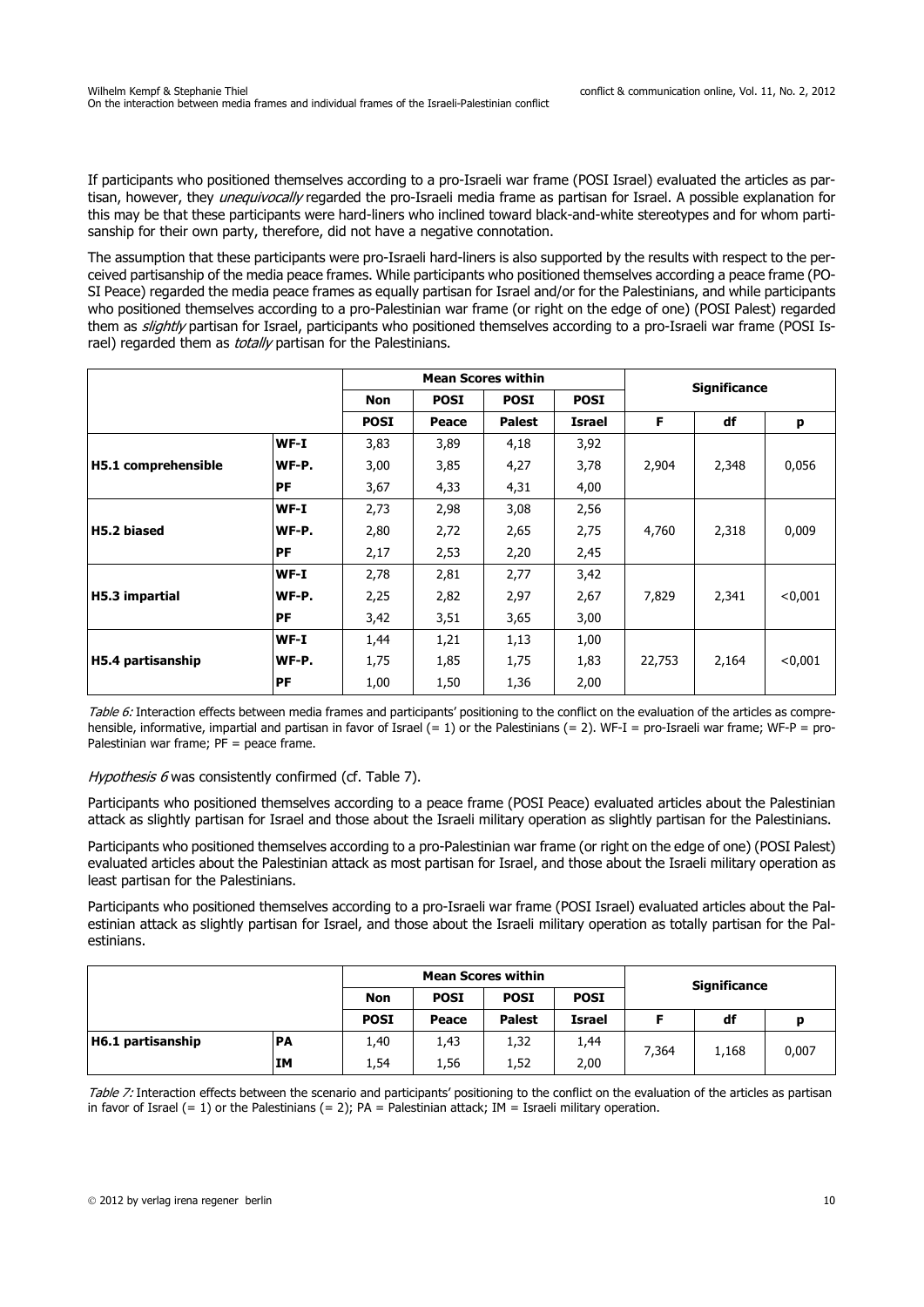Hypothesis 7 was consistently supported (cf. Table 8).

H7.1: Both naïve pacifists (NP) and skeptical pacifists (SP) regarded the media peace frames as *more comprehensible* than the media war frames. Participants who were sensitive to Israel's security dilemma or who regarded the status quo as the lesser evil for Israel (IS), on the other hand, regarded the pro-Israeli media frames as more comprehensible than the pro-Palestinian media frames.

While naïve pacifists (NP) regarded both media frames as more or less equally comprehensible, skeptical pacifists (SP) tended to evaluate the pro-Israeli media frame as more comprehensible than the pro-Palestinian one. A possible explanation for this could be that the skeptical pacifists tended to sympathize with Israel (see H7.2).

Moreover, participants who were sensitive to Israel's security dilemma or who regarded the status quo as the lesser evil for Israel (IS) proved not to be pro-Israeli hard-liners and regarded the media peace frames as more or less equally comprehensible as the pro-Israeli media frames (see H7.2).

H7.2: Both the naïve pacifists (NP) and the skeptical pacifists (SP) regarded the media war frames as *more biased* than the media peace frames. Participants who were sensitive to Israel's security dilemma or who regarded the status quo as the lesser evil for Israel (IS), on the other hand, regarded the pro-Palestinian media frames as more biased than the pro-Israeli ones.

Naïve pacifists (NP) regarded the pro-Israeli media frames as more biased than the pro-Palestinian ones. We could not find support for the assumption that the skeptical pacifists (SP) rather sympathized with Israel, however. Participants in this group also regarded the pro-Israeli media frames as more biased than the pro-Palestinian ones.

Although participants who were sensitive to Israel's security dilemma or who regarded the status quo as the lesser evil for Israel (IS) can be assumed to not be pro-Israeli hard-liners (see H7.1), they sympathized with Israel's policy and regarded the media peace frames as more biased than the pro-Israeli media frames.

H7.3: Naïve pacifists (NP) and skeptical pacifists (SP) regarded the media peace frames as *more impartial* than the media war frames.

In accordance with the above assumption that participants who were sensitive to Israel's security dilemma or who regarded the status quo as the lesser evil for Israel (IS) sympathized with Israel's policy, they regarded the pro-Israeli media frames as more impartial than the media peace frames, and the pro-Palestinian media frames as least impartial.

|                     |        | <b>Mean Scores within</b> |           |      |           |        | <b>Significance</b> |         |
|---------------------|--------|---------------------------|-----------|------|-----------|--------|---------------------|---------|
|                     |        | <b>NP</b>                 | <b>SP</b> | BA   | <b>IS</b> | F      | df                  | р       |
|                     | $WF-I$ | 4,11                      | 3,91      | 3,70 | 4,00      |        |                     |         |
| H7.1 comprehensible | WF-P.  | 4,14                      | 3,76      | 3,93 | 3,50      | 3,147  | 2,348               | 0,044   |
|                     | PF     | 4,32                      | 4,33      | 3,91 | 4,08      |        |                     |         |
|                     | $WF-I$ | 3,00                      | 3,21      | 2,85 | 2,43      |        |                     |         |
| H7.2 biased         | WF-P.  | 2,67                      | 2,72      | 2,42 | 2,95      | 3,910  | 2,318               | 0,021   |
|                     | PF     | 2,20                      | 2,31      | 2,60 | 2,69      |        |                     |         |
|                     | $WF-I$ | 2,87                      | 2,65      | 2,90 | 3,11      |        |                     |         |
| H7.3 impartial      | WF-P.  | 3,00                      | 2,59      | 3,00 | 2,48      | 7,684  | 2,341               | 0,001   |
|                     | PF     | 3,65                      | 3,66      | 3,43 | 2,71      |        |                     |         |
|                     | $WF-I$ | 1,17                      | 1,20      | 1,30 | 1,20      |        |                     |         |
| H7.4 partisanship   | WF-P.  | 1,75                      | 1,82      | 1,86 | 1,83      | 25,780 | 2,164               | < 0.001 |
|                     | PF     | 1,25                      | 1,44      | 1,57 | 1,56      |        |                     |         |

Table 8: Interaction effects between media frames and participants' sensitivity for the ambivalence of war and peace on the evaluation of the articles as comprehensible, biased, impartial and partisan in favor of Israel (= 1) or the Palestinians (= 2). NP = naive pacifist;  $SP =$ skeptical pacifist; BA = both sides' ambivalence; IS = Israel's security dilemma; WF-I = pro-Israeli war frame; WF-P = pro-Palestinian war frame; PF = peace frame.

H7.4: Naive pacifists (NP) regarded the pro-Palestinian media frames as least partisan for the Palestinians, the pro-Israeli media frames as most partisan for Israel, and the media peace frames as also partisan for Israel. The skeptical pacifists (SP) proved to be less naive and more moderate. They regarded the media peace frames as slightly partisan for Israel only, and the media war frames as equally partisan for the respective side. In accordance with the above assumption that they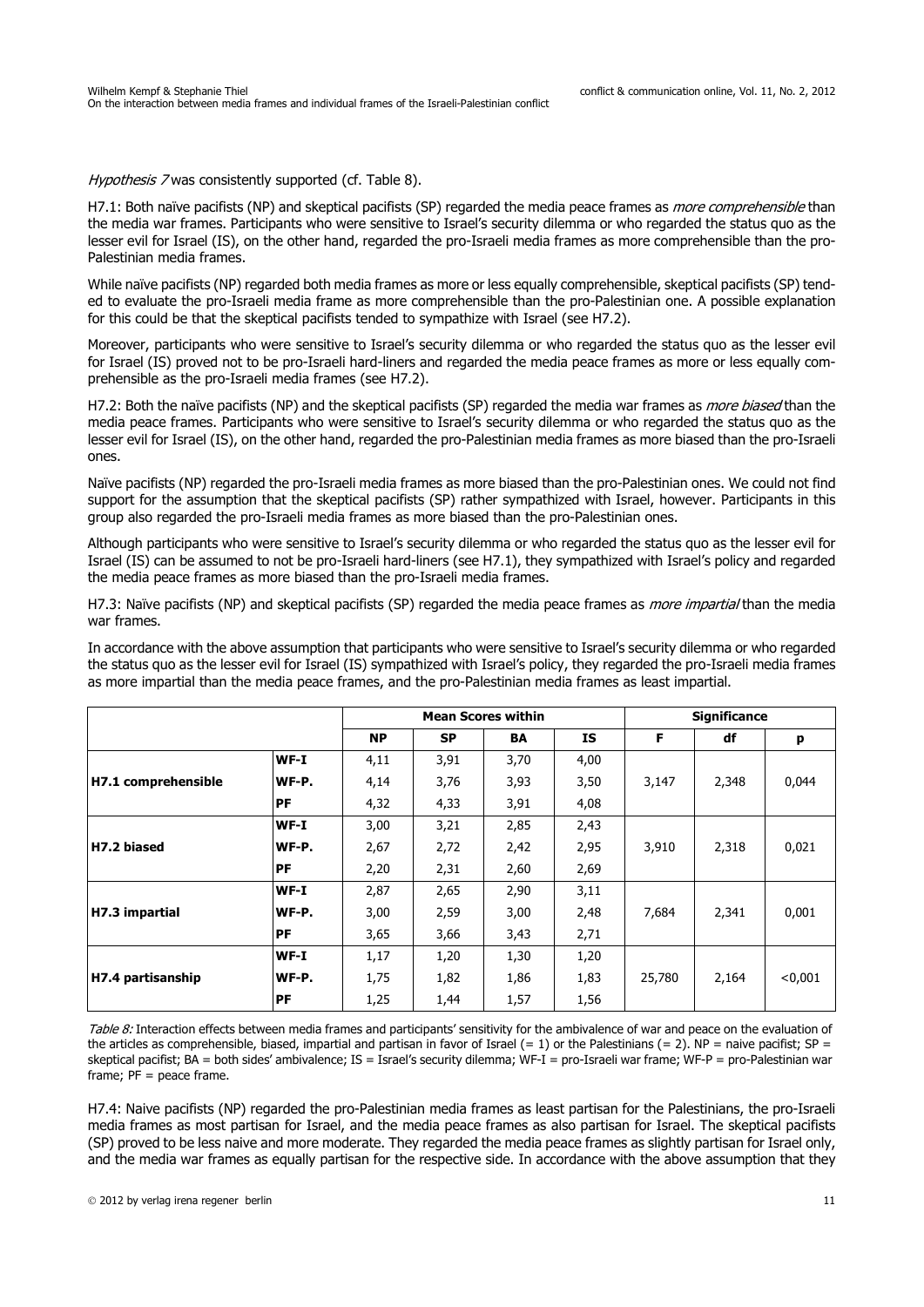sympathized with Israel's policy, finally, participants who were sensitive to Israel's security dilemma or who regarded the status quo as the lesser evil for Israel (IS) regarded the media peace frames as slightly partisan for the Palestinians.

For participants who were sensitive to both parties' ambivalence (BA) we had no a priori prognosis. The results indicate, however, that to some extent they also sympathized with the Palestinians. They regarded the pro-Israeli media frames as less comprehensible than the other frames, and evaluated the pro-Israeli media frames as more biased than the media peace frames, and the media peace frames as more biased than the pro-Palestinian media frames. Although they regarded the media peace frames as more impartial than the pro-Palestinian media frames, they saw the latter as more impartial than the pro-Israeli media frames. Although they sympathized with the Palestinians, however, their sensitivity for both sides' ambivalence about war and peace made them regard the pro-Israeli media frames as not as partisan for Israel, and the media peace frames as only slightly partisan for the Palestinians.

#### Hypothesis 8 was also mostly confirmed (cf. Table 9).

As we expected, participants who were sensitive to both parties' ambivalence (BA) also proved to be the most sensitive to the propaganda function of reports about violence and victims. They regarded reports about the Israeli military operation as most partial for the Palestinians, and reports about the Palestinian attack as only a little less partial for Israel than did the naïve pacifists.

The naive pacifists (NP) evaluated reports about the Palestinian attack as most partial for Israel and reports about the Israeli military operation as least partial for the Palestinians.

Participants who recognized the Israeli security dilemma or who regarded the status quo as the lesser evil for Israel (IS) proved to be insensitive to the propaganda function of reports about Palestinian violence and did not regard the report about the Palestinian attack as partial for Israel. At the same time, however, they again proved not to be pro-Israeli hardliners (see H7.1 and H7.2) and regarded reports about the Israeli military operation as only slightly partial for the Palestinians.

The skeptical pacifists (SP), however, evaluated the partisanship of the scenarios in a completely unexpected way: Although their evaluations were weak, they rather regarded reports about the Palestinian attack as partial for the Palestinians and reports about the Israeli military operation as partial for Israel. A convincing interpretation of this result is still lacking and further research is needed.

|                                |           |           | <b>Mean Scores within</b> |           |      | <b>Significance</b> |       |       |
|--------------------------------|-----------|-----------|---------------------------|-----------|------|---------------------|-------|-------|
|                                | <b>NP</b> | <b>SP</b> | BA                        | <b>IS</b> |      | df                  |       |       |
| H8.1 partisanship<br><b>PA</b> |           | 1,29      | 1,52                      | 1,33      | 1,50 | 4,482               | 1,168 | 0,036 |
|                                | <b>IM</b> | 1,56      | 1,43                      | 1,75      | 1,59 |                     |       |       |

Table 9: Interaction effects between the scenario and participants' sensitivity to the ambivalence of war and peace on the evaluation of the articles as partisan in favor of Israel  $(= 1)$  or the Palestinians  $(= 2)$ . NP = naive pacifist; SP = skeptical pacifist; BA = both sides' ambivalence; IS = Israel's security dilemma; PA = Palestinian attack; IM = Israeli military operation.

### **4. Discussion**

In summary, the results of our experiment support the hypothesis that the German public generally accepts media peace frames of violent events during the Israeli-Palestinian conflict as more comprehensible, less biased, more balanced and less partisan than media war frames of the same events. The particular way recipients respond to the frames depends, however, on their prior knowledge of the conflict, on their positioning to the conflict, and on their sensitivity to the ambivalence of war and peace.

Recipients whose knowledge of the conflict was very limited judged the articles as less comprehensible. The better informed the recipients were and the more they took a position, the more they were familiar with the reported events. Recipients with little knowledge and recipients with good knowledge saw fewer new aspects in the articles and showed less interest in obtaining more information, and recipients who did not take a position to the conflict regarded the articles as less informative than those who did.

Recipients tended to devaluate information and/or frames that were incompatible with their individual frames as "incomprehensible" and/or "nothing new." Media frames that were incompatible with recipients' individual frames were rejected as less comprehensible, more biased and less impartial, and the stronger their position was in favor of one party or the other, the more recipients tended to regard even media peace frames as partisan.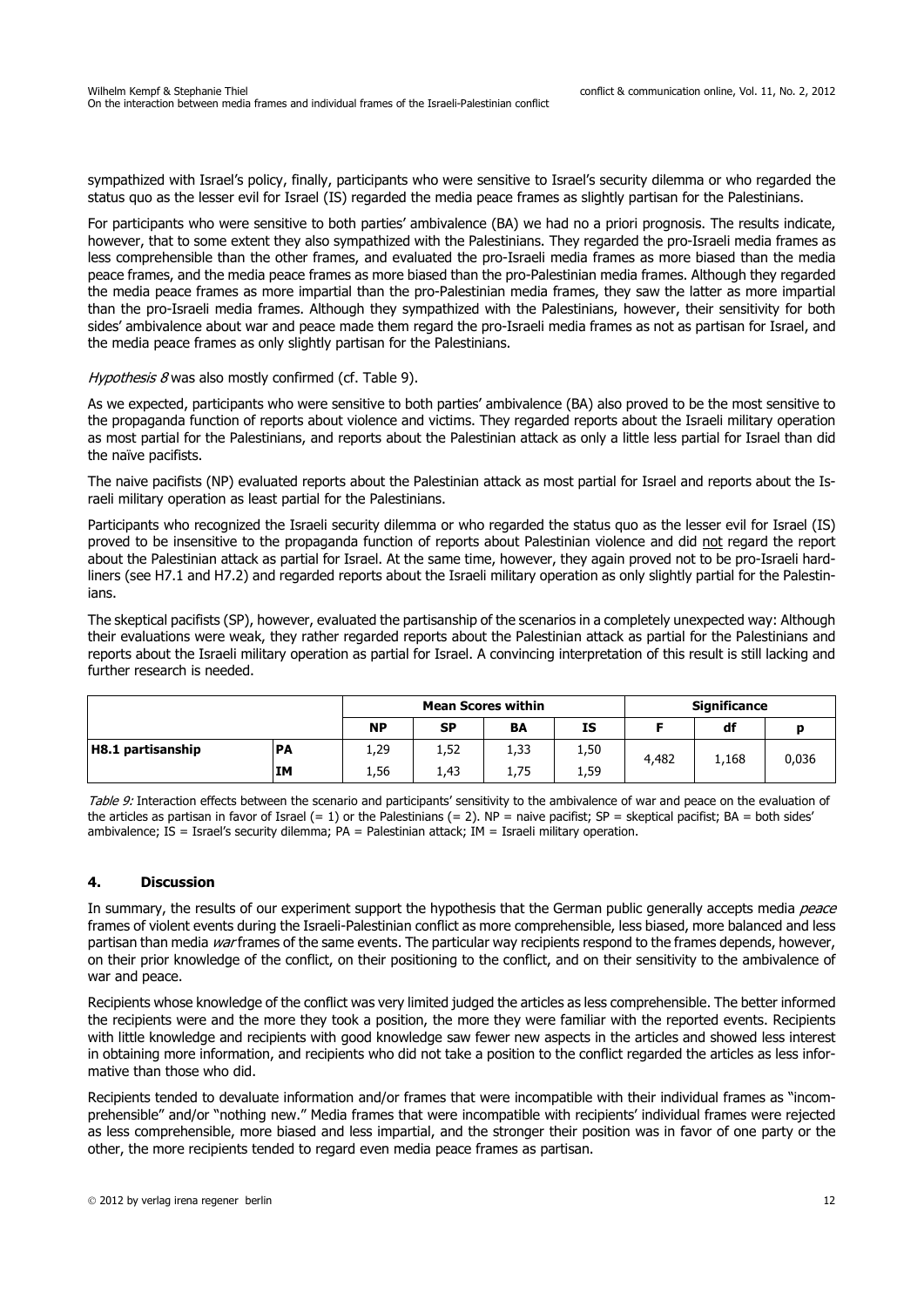Moreover, recipients were sensitive to the propaganda function of reports about violence and victims, and the more they positioned themselves in favor of one side, the more they regarded reports about this side's violence as partisan for the opponent.

Whether or not they rejected the articles as partisan, finally, also depended on their sensitivity to the ambivalence of war and peace. Recipients who were sensitive to both sides' ambivalence sympathized with the Palestinians to some extent and regarded pro-Israeli frames as more biased and less impartial. Nonetheless, they were especially sensitive to the propaganda function of reports about *both* sides' violence. Recipients who recognized the Israeli security dilemma or who regarded the status quo as the lesser evil for Israel, on the other hand, were insensitive to the propaganda function of reports about Palestinian violence and regarded pro-Israeli media frames as more comprehensible, less biased and less partisan than pro-Palestinian ones.

Knowledge about the conflict, positioning to the conflict and sensitivity to the ambivalence of war and peace are not independent factors, however. The better the recipients were informed, the stronger the pressure was to take a position on the conflict, and the more and more one-sidedly they positioned themselves, the better they informed themselves about the conflict. The better the recipients were informed about it, the stronger the pressure was to take a position on the conflict, and the more and more one-sidedly they positioned themselves, the better they informed themselves about it.

From a methodological point of view, it would have been desirable to also analyze the interactions between these factors. Due to the limited size of our sample ( $N = 394$  divided into 6 experimental groups), such an analysis was not possible, however.

Nonetheless, our results provide a detailed impression of how the individual frames and media frames of the Israeli-Palestinian conflict interact with each other and give considerable evidence for the assumption that neither news selection nor framing have uniform effects on public opinion. Particularly in an antagonistic situation where society members have already made up their minds about who is good and who is evil, we must expect that recipients who already side with one party or the other may rather reject peace frames than be influenced by them in a moderating way. Nevertheless, we cannot assume that media frames remain entirely without effects on recipients' conflict perceptions. We hope to acquire information about the nature and strength of these effects from the essays the participants were asked to write after reading the articles in our.

#### References

- Annabring, U., Ditlmann, R. & Kempf, W. (2005). Die kognitive Repräsentation von Nachkriegskonflikten im Spannungsfeld zwischen Mainstream-Diskurs und abweichender Berichterstattung. In: Projektgruppe Friedensforschung Konstanz (ed.) Nachrichtenmedien als Mediatoren von Peace-Building, Demokratisierung und Versöhnung in Nachkriegsgesellschaften. Berlin: regener, 235-254.
- Anti-Defamation League (2002). European attitudes toward Jews, Israel and the Palestinian-Israeli Conflict. New York: Anti-Defamation League. http://www.adl.org/anti\_semitism/european\_attitudes.pdf.
- Anti-Defamation League (2004). Attitudes toward Jews, Israel and the Palestinian-Israeli Conflict in Ten European Countries. New York: Anti-Defamation League. http://www.adl.org/anti\_semitism/european\_attitudes\_april\_2004.pdf
- Bar-Tal, D. (1998). Societal beliefs in times of intractable conflict: The Israeli case. The International Journal of Conflict Management, 9/ 1, 22-50.
- Bläsi, B., Jaeger, S., Kempf, W., Spohrs, M. (2005). Glaubwürdigkeit und Attraktivität von eskalations- und deeskalationsorientierten Nachrichtentexten. In: Projektgruppe Friedensforschung Konstanz (ed.) Nachrichtenmedien als Mediatoren von Peace-Building, Demokratisierung und Versöhnung in Nachkriegsgesellschaften. Berlin: regener, 203-234.
- Brewer, P.R. (2001). Value words and lizard brains: Do citizens deliberate about appeals to their core values? Political Psychology, 22, 45-64.
- Capella, J.N., Jamieson, K.H. (1997). The spiral of cynicism. The press and the public good. New York: Oxford University Press.
- Chong, D., Druckman, J.N. (2007). Theory of framing and opinion formation in competitive elite environments. Journal of Communication, 57, 99-118.
- Cohrs, J.C., Kielmann, S.O. Moschner, B. & Maes, J. (2002). Befragung zum 11. September 2001 und den Folgen: Grundideen, Operationalisierungen und deskriptive Ergebnisse der ersten Erhebungsphase. Berichte aus der Arbeitsgruppe "Verantwortung, Gerechtigkeit, Moral", Nr. 148. http://psydok.sulb.uni-saarland.de/volltexte/2004/103/pdf/beri148.pdf
- Deutsch, M. (1973). The resolution of conflict. New Haven: Yale University Press.
- Druckman, J.N. (2001a). Evaluating framing effects. Journal of Economic Psychology, 22, 91-101.
- Druckman, J.N. (2001b). On the limits of framing effects: Who can frame? The Journal of Politics, 63, 1041-1066.
- Druckman, J.N. (2001c). The implications of framing effects for citizen competence. Political Behavior, 23, 225-256.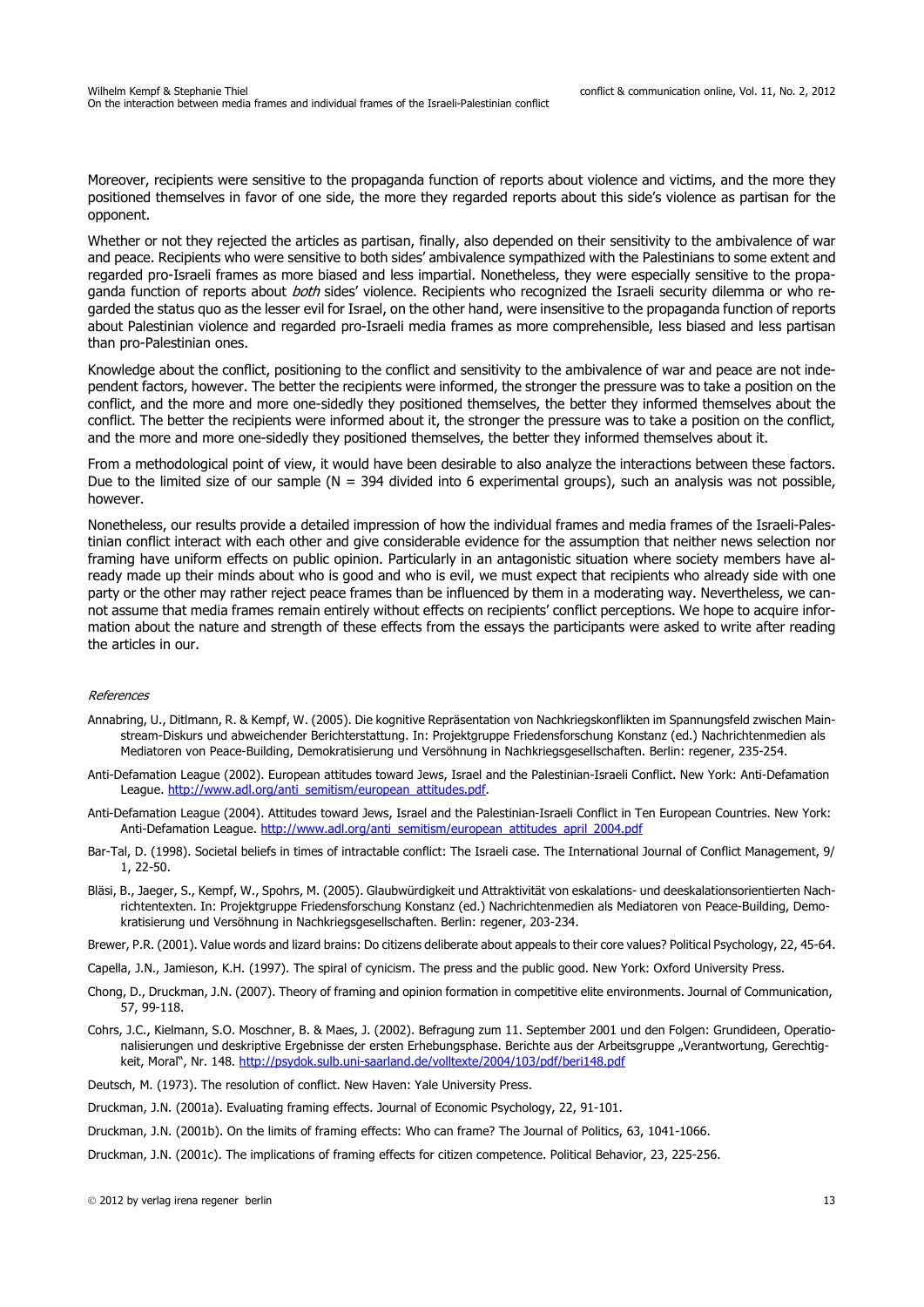- Druckman, J.N. (2004). Political preference formation: Competition, deliberation, and the (ir)relevance of framing effects. American Political Science Review, 98, 671-686.
- Druckman, J.N. & Nelson, K.R. (2003). Framing and deliberation: How citizens' conversations limit elite influence. American Journal of Political Science, 47, 729-745.
- Eilders, C. (1997). Nachrichtenfaktoren und Rezeption. Eine empirische Analyse zur Auswahl und Verarbeitung politischer Information. Opladen: Westdeutscher Verlag.
- Entman, R.M. (1993). Framing: Toward clarification of a fractured paradigm. Journal of Communication, 43/4, 51-58.
- Festinger, L. (1957). A theory of cognitive dissonance. Evanston, Ill.: Row & Peterson.
- Focus (17.05.2010). "Besser ins Gesicht als hintenrum". Interview mit Stephan Kramer.
- Galtung, J. (2002). Peace journalism A challenge. In: Kempf, W. & Luostarinen, H. (eds.). Journalism and the New World Order, Vol. 2. Göteborg: Nordicom

Goffman, E. (1974). Frame analysis. An essay on the organization of experience. New York: Harper & Row.

Haack, P. (2007). Talking Intervention. Foreign policy frames and their conditional impact on individual attitudes. Saarbrücken: VDM.

- Haider-Markel, D.P., Joslyn, M.R. (2001). Gun policy, opinion, tragedy, and blame attribution: The conditional influence of issue frames. The Journal of Politics, 63, 520-543.
- Herman, E.S. & Chomsky, N (1988). Manufacturing consent. The political economy of the mass media. New York: Pantheon books.
- Hiscox, M.J. (2006). Through a glass and darkly: Attitudes toward international trade and the curious effects of issue framing. International Organization, 60, 755-780.
- Jaeger, S. (2009). Nachrichtenmedien als Ressource für Frieden und Versöhnung. Inhaltsanalytische Pressestudien zur westdeutschen Berichterstattung über Frankreich nach dem Zweiten Weltkrieg. Berlin: regener.
- Jäger, S., Jäger, M. (2003). Medienbild Israel. Zwischen Solidarität und Antisemitismus. In: Medien: Forschung und Wissenschaft Band 3, Münster/Hamburg/London 2003.
- Kempf, W. (2003). Constructive Conflict Coverage. A Social Psychological Approach (edited by the Austrian Study Center for Peace and Conflict Resolution). Berlin: regener.
- Kempf, W. (2005). Two experiments focusing on de-escalation oriented coverage of post-war conflicts. conflict & communication online, 4/2.
- Kempf, W. (2008). The impact of political news on German students' assessments of the Israeli-Palestinian conflict. conflict & communication online, 7/2.
- Kempf, W. (2011a). Criticism of Israel, modern anti-Semitism and the media. Diskussionsbeiträge der Projektgruppe Friedensforschung Konstanz, No. 70. Berlin: regener.
- Kempf, W. (2011b). Mental models of the Israeli-Palestinian conflict. Journal for the Study of Antisemitism, 3/1, 101-136.
- Kempf, W. (forthcoming). The human rights orientation scale MERE.
- Kempf, W., Thiel, S. & Dengler, S. (forthcoming). Anti-Semitic, anti-Zionistic, anti-Israeli and anti-Palestinian attitudes in West- & East-Germany.
- Kinder, D.R. (2003). Communication and politics in the age of information. In: Sears, D., Huddy, L., Jervis, R. (eds.). Oxford Handbook of Political Psychology. New York: Oxford University Press.
- Kinder, D.R., Sanders, L.M. (1996). Divided by color: Radical politics and democratic ideals. Chicago: The University of Chicago Press.
- Lynch, J. & McGoldrick, A. (2004). News from the Holy Land: Options and Consequences. Stroud: Hawthorn Press & Princeton, NJ: Films for the Humanities & Sciences.
- Maurer, M. & Kempf, W. (2011) Israelkritik und Antisemitismus? Eine vergleichende Analyse der deutschen Presseberichterstattung über 2. Intifada und Gaza-Krieg. conflict & communication online, 10/2.
- McCombs, M.E., Shaw, D.L. (1972). The agenda-setting function of mass media. Public Opinion Quarterly, 36,176-187.
- Möckel, J. (2007). News from the Holy Land. Akzeptanz und Wirkung von Konfliktberichterstattung im Fernsehen. Universität Konstanz: Diplomarbeit.
- Nelson, T.E. (2004). Policy goals, public rhetoric, and political attitudes. The Journal of Politics, 66, 581-605.
- Nelson, T.E., Clawson, R.A., Oxley, Z.M. (1997). Media framing of a civil liberties conflict and its effect on tolerance. American Political Science Review, 91, 567-583.
- Nelson, T.E., Garst, J. (2005). Values-based political messages and persuasion: Relationships among speaker, recipient and evoked values. Polittical Psychology, 26, 489-515.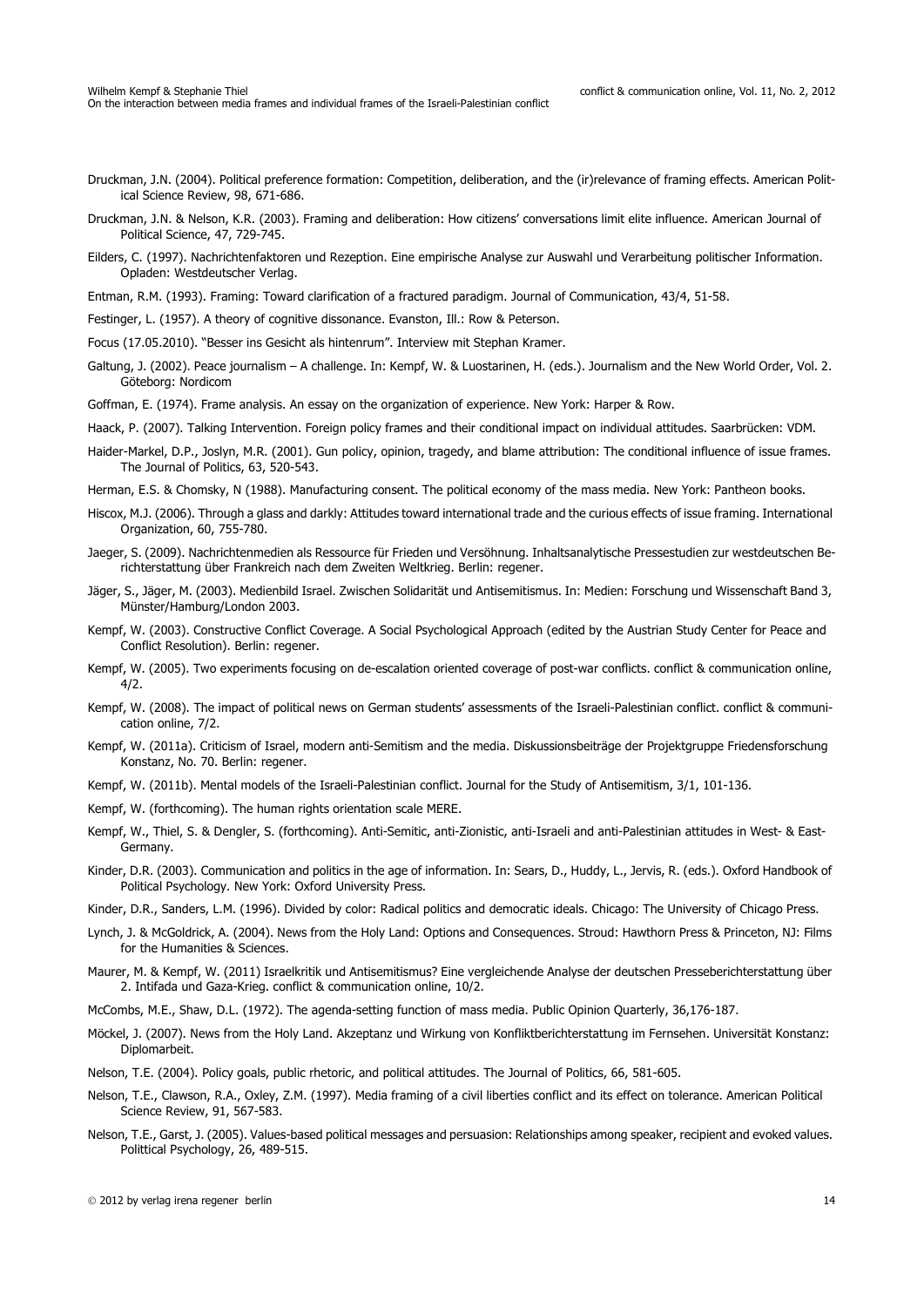Nelson, T.E., Oxley, Z.M. (1999). Issue framing effects and belief importance and opinion. The Journal of Politics, 61, 1040-1067.

- Nelson, T.E., Oxley, Z.M., Clawson, R.A. (1997). Toward a theory of framing effects. Political Behavior 19, 221-246.
- Schaefer, C.D. (2006). The effects of escalation vs. de-escalation-orientated conflict coverage on the evaluation of military measures. conflict & communication online, 5/1.
- Scheufele, D. (1999). Framing as a theory of media effects. Journal of communication, 49/1, 103-122.
- Shen, F. (2004). Effects of News Frames and Schemas on individual's issue interpretations and attitudes. Journalism and Mass Communication Quarterly, 81-400-416.
- Shen, F. Edwards, H.H. (2005). Economic individualism, humanitarianism, and welfare reform: A value-based account of framing effects. Journal of Communication, 55, 795-809.

Sniderman, P.M., Brody, R.A., Tetlock, P.E. (1991). Reasoning and choice. Cambridge: Cambridge University Press.

- Sniderman, P.M., Bullok, J.B. (2004). A consistency theory of public opinion and political change. The hypothesis of menu dependence. In: Saris, W.E., Sniderman, P.M. (eds.). Studies in public opinion: Attitudes, nonattitudes, measurement error, and change. Princeton and Oxford: Princeton University Press.
- Sniderman, P.M., Theriault, S.M. (2004). The structure of political argument and the logic of issue framing. In: Saris, W.E., Sniderman, P.M. (eds.). Studies in public opinion: Attitudes, nonattitudes, measurement error, and change. Princeton and Oxford: Princeton University Press.
- Spohrs, M. (2006). Über den Nachrichtenwert von Friedensjournalismus Ergebnisse einer experimentellen Studie. conflict & communication online, 5/1.
- Thiel, S. (2011). Konstruktion und Evaluation des Untersuchungsmaterials für eine experimentelle Studie der Interaktion zwischen mentalen Modellen und Medienframes des Israelisch-Palestinensischen Konflikts. Diskussionsbeiträge der Projektgruppe Friedensforschung Konstanz, No. 71. Berlin: regener.

Tuchman, G. (1978). Making news. A study in the construction of reality. New York: Free Press.

Wistrich, R.S. (2004). The Politics of Ressentiment: Israel, Jews, and the German Media. Jerusalem: SICSA.

Zaller, J.R. (1992). The nature and origins of mass opinion. New York, NY: Cambridge University Press.

On the authors: Wilhelm Kempf, Prof. em. for Psychological Methodology and Head of the Peace Research Group at the University of Konstanz, Germany. Since 2002 editor of conflict & communication online. Special areas of interest: nonviolent conflict solutions, the construction of social reality by the mass media.

Address: Lehderstr. 61, 13086 Berlin, Germany.

Website: http://www.pfkn.regener-online.de

eMail: cco@regener-online.de

Stephanie Thiel, Dipl.-Psych., MA in International Criminology, is a doctoral student and member of the Peace Research Group at the University of Konstanz. Her areas of interest include anti-Semitism, anti-Muslim sentiments, global political economy, mechanisms and consequences of inclusion and exclusion, anomie, white collar-crime and corruption. eMail: Stephaniethiel13@yahoo.de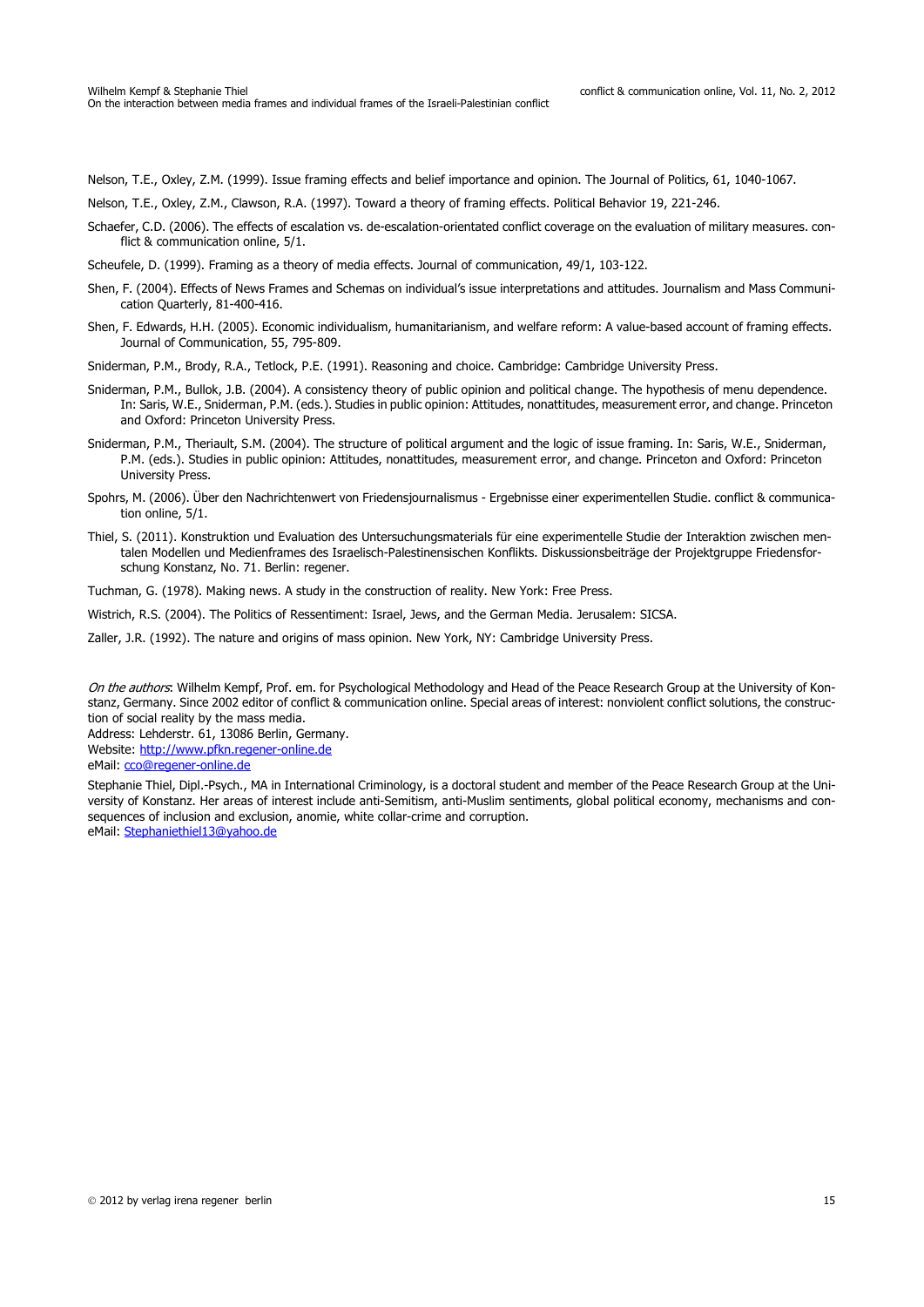### **Appendix 1: The knowledge test**

In addition to participants' self-evaluations, the knowledge test should help in obtaining *objective* information about their knowledge about the conflict or respectively the conflict parties, To this end, an item pool of 48 questions was created and pre-tested on a sample of n=36 participants. After calculating the item difficulties, eleven items remained and were again tested in a pilot study on n=565 participants. Renewed analysis of item difficulties, finally, resulted in six remaining items that we used in the study. Five of them are formulated as multiple choice questions (correct answers emphasized):

| Isra01 | What percentage of the Israeli population is Jewish?                                                                                                          | 1. ca. 90%<br>2. ca. 75%<br>3. ca. 50%<br>4. ca. 25%<br>0. I do not know                                                                                                                                                                                                                  |
|--------|---------------------------------------------------------------------------------------------------------------------------------------------------------------|-------------------------------------------------------------------------------------------------------------------------------------------------------------------------------------------------------------------------------------------------------------------------------------------|
| Isra03 | Arab Israelis are subject to a few special regulations. Which of the choices 1. They cannot acquire land<br>are these? (more than one answer can be selected) | 2. They cannot serve in the army<br>3. They cannot found a party<br>4. They cannot hold a ministerial post<br>5. They must pay a higher tax rate<br>0. I do not know                                                                                                                      |
| Isra05 | Which of the following territories are currently occupied by Israel? (more<br>than one answer can be selected)                                                | 1. Gaza Strip<br>2. Golan Heights<br>3. all of the West Bank<br>4. parts of the West Bank<br>5. Sinai peninsula<br>0. I do not know                                                                                                                                                       |
| Isra06 | Since when have these areas been occupied? (more than one answer can $ 1$ . since the Yom-Kippur war<br>be selected)                                          | 2. since Israel was founded<br>3. since the first Intifada<br>4. since the Six Day War<br>5. partly this, partly that<br>0. I do not know                                                                                                                                                 |
| Isra08 | Which of the countries involved in the Middle East conflict recognizes Isra-<br>el's right to exist? (more than one answer can be selected)                   | 1. Egypt<br>2. Saudi-Arabia<br>3. Jordan<br>4. Lebanon<br>5. Iraq<br>6. Syria<br>0. I do not know                                                                                                                                                                                         |
| Isra09 | What is the chief problem with the Palestinian Right of Return? (more than 1. Some Palestinians claim to be refugees but<br>one answer can be selected)       | are not<br>2. Israel fears that the Jews would become a<br>minority in Israel<br>3. The Palestinians do not want to return<br>4. A Right of Return does not exist for Pales-<br>tinians, because they left voluntarily.<br>5. Israel could not support all the people<br>0. I do not know |

The participants received one point for each correct answer. They also received a point if they did not check a wrong answer. No point was given if "I do not know" was chosen. The participants instead lost all the points they would have received for this item, if they additionally checked "I do not know."

The possible range is therefore from 0 to 27 points. The highest score obtained in the experimental sample was 25 (M = 8.07, SD = 6.55). The quartiles of the score distribution were Q1 = 2.0, Q2 = 7.5 and Q3 = 13,0. Cronbach's Alpha = .887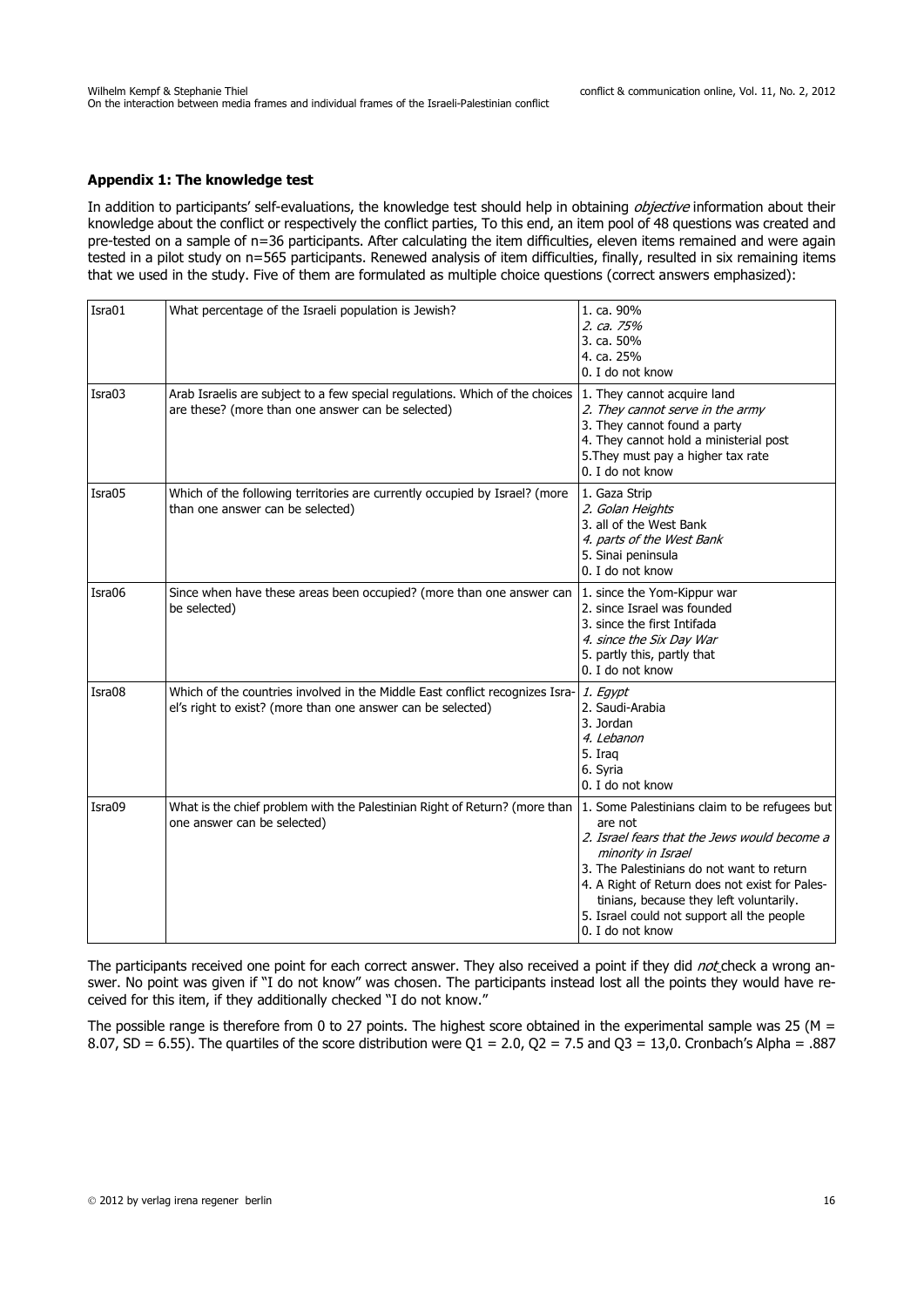### **Appendix 2: Description of the news articles**

#### **1. Suicide attack in Tel Aviv, pro-Israeli War Frame**

The article entitled Suicide Attack: Terror Shakes Tel Aviv is strongly characterized by a demonization of Hamas and, to a somewhat lesser extent, of the Palestinians in general. It begins with a rather emotional description of a Palestinian suicide attack in Tel Aviv. The victims and witnesses are thereby strongly humanized, which is also strongly emphasized by a highly emotionalizing photo of a screaming woman and by the picture caption.

The reactions of various Palestinian groups to the attack draw a clearly negative picture. The Palestinians are dehumanized: "thousands take to the street to express their joy at the attack." The Palestinians' behavior is marked by antagonism; their goal is "total defeat of Israel." Thereby anti-Islamic stereotypes are also invoked ("radical Islamic," "we bless the attack," Hamas "enjoys the victim role and the martyrdom of its people").

Worldwide, politicians express their horror and their solidarity with Israel, which gives an impression of unanimity. Before this background and in view of the lack of any possibilities to negotiate with Hamas and other radical groups, even the construction of the wall intended to seal Israel off from the Palestinian areas appears completely justified.

### **2. Suicide Attack in Tel Aviv, pro-Palestinian War Frame**

This variant bears the title Suicide Attack in Tel Aviv: Israel Announces Retaliation. It begins with a relatively short, rather objective description of the attack. The picture shows a group of people sitting on the ground, and from the picture caption, it is clear that there have been dead and wounded. The photo itself, however, carries no unambiguous emotional message and could also stem from other non-conflict contexts.

The international community does indeed condemn the attack, but it also condemns violence in general. Before this background, a UN human rights expert appears who assigns part of the blame to Israel. Such attacks are "a painful but unavoidable consequence" of the Israeli occupation.

Israel also immediately plans a "reprisal." All political groups appear to agree on this, "not only the Zionist left, but also the right." Perfidiously, however, the text places value on not gambling with "the international support for Israel's policy." Here the text is full of concepts and allusions that can be linked up with anti-Semitic prejudice ("revenge," a certain craftiness, with which he attempts to avoid squandering the international support).

Suicide attacks increasingly appear as justified acts of resistance, in view of "crimes against women and children." The article also reinforces this with a critique of states that have concluded a peace treaty with Israel. "Constant humiliations" of the Palestinians by Israelis are ultimately triggers. It substantively underlines this with a picture of a Palestinian woman being manhandled by several soldiers, as well as a description of harassment by border guards, who are in this manner dehumanized.

#### **3. Suicide Attack in Tel Aviv, de-escalation oriented Peace Frame**

The de-escalation oriented variant with the heading Suicide Attack Shakes Tel Aviv likewise begins with a rather short and objective description of the attack. The picture is the same as the first of the two described under 2. The reactions of various Palestinian groups are not evaluated. The only thing that becomes clear from them is that in the case of the attack it is a matter of a "reaction to Israeli military actions in the Gaza Strip."

Following this, the article turns to the conflict in itself. It illuminates the underlying logic according to which each side believes it is only defending itself, and the dynamics that triggers this. Thereby the article evaluates the actions of both parties in a quite critical, but also unbiased manner. It analyzes the win-lose perspective and shows the negative effects of violence for both sides. It indicates what the conflict means for the civilian population and how erosive it is for both societies. It humanizes the victims and the civilian population on both sides. It also makes it clear that they have had enough of this long-lasting conflict and the "political free-for-all."

### **4. Israeli military operation in the Gaza Strip, pro-Israeli War Frame**

Under the heading Offensive in Gaza: Israel Cracks Down on Constant Fire by Militant Palestinians, the article reports on an Israeli military operation in the Gaza Strip, which occurs "after long hesitation," and above all has the goal of destroying workshops where "the notorious Kassam rockets are produced." The photo harbors relatively little potential for emotionalization and could also be employed in other, e.g., accident-related contexts. It shows a street from which a column of smoke is rising, while two people are running away. Only the picture caption indicates that there have been dead and wounded in the fighting.